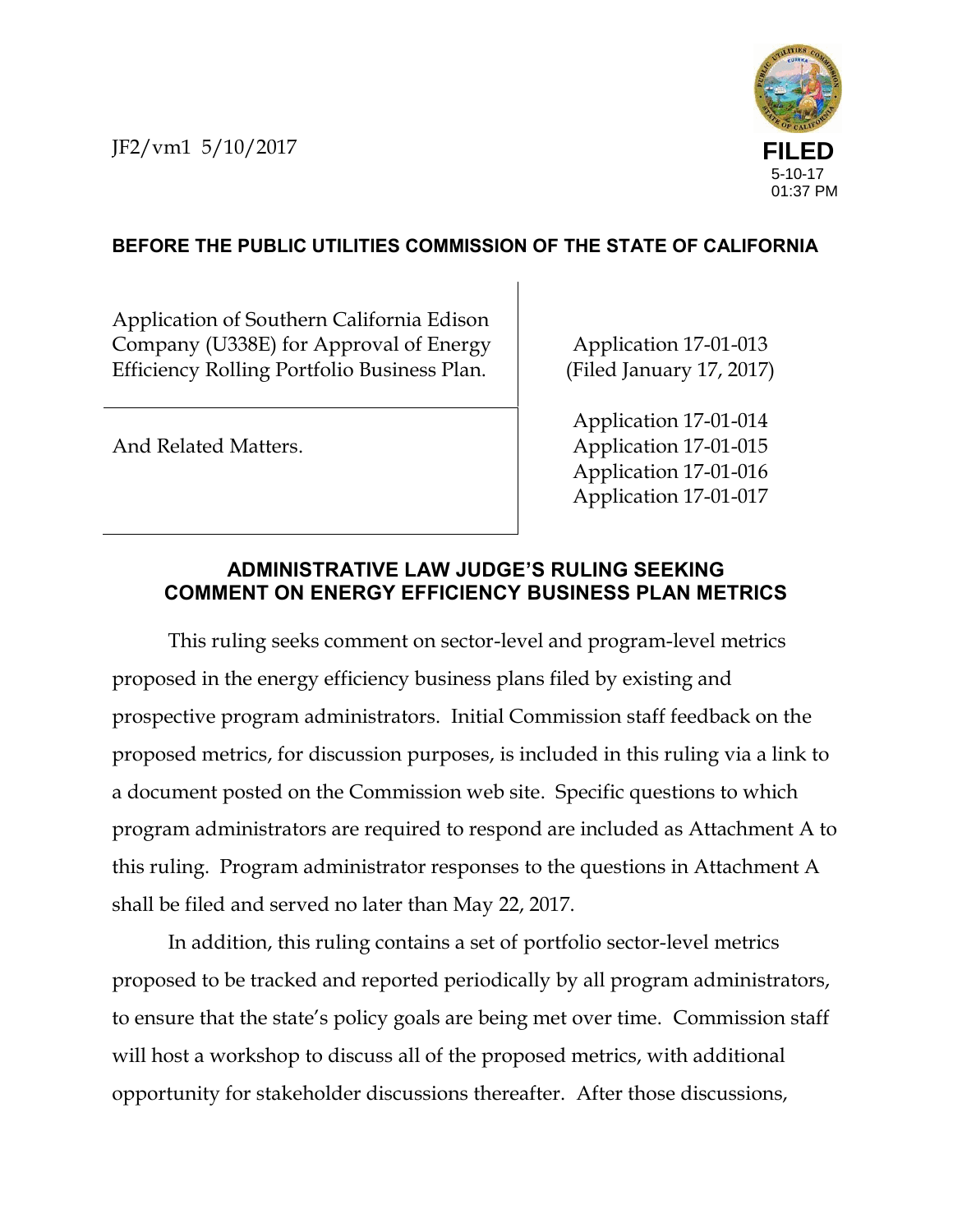program administrators are requested to file and serve a revised set of comprehensive metrics, with suggested targets for each, by no later than June 26, 2017.

Parties are then requested to file and serve comments on the revised metrics and any other metrics-related issues by no later than July 10, 2017, with reply comments filed and served no later than July 17, 2017.

#### **1. Background and guiding principles**

The Commission has a great deal of experience with developing, implementing, and even later dismantling sets of metrics for gauging progress of energy efficiency activities at both the program and the sector level.

Several relatively-recent Commission decisions have given guidance to program administrators about how to develop metrics to gauge energy efficiency program progress. That recent guidance is summarized in Table 1 below.

#### **Table 1. Key Regulatory Direction on Metrics**

| "The metrics shall be designed for simplicity and cost<br>effectiveness when considering data collection and reporting<br>requirements."                                                                                                                                                                      | D.09-09-047, at 92                                                                            |
|---------------------------------------------------------------------------------------------------------------------------------------------------------------------------------------------------------------------------------------------------------------------------------------------------------------|-----------------------------------------------------------------------------------------------|
| " in some cases, overarching market metrics that can track<br>the success of several programs may be more appropriate<br>than program-specific metrics. We have no objection to the<br>application of one set of program metrics to several programs<br>if the metrics are otherwise valid for each program." | D.09-09-047, at 92<br>Metrics can be<br>"rolled up". Not<br>every activity<br>needs a metric. |
| "Business plans shall contain portfolio and sector level<br>metrics for regulatory oversight (gWh, MW, therms, cost-<br>effectiveness, and other metrics where applicable), including<br>performance metrics for non-resource programs."                                                                      | D.15-10-028, at 47                                                                            |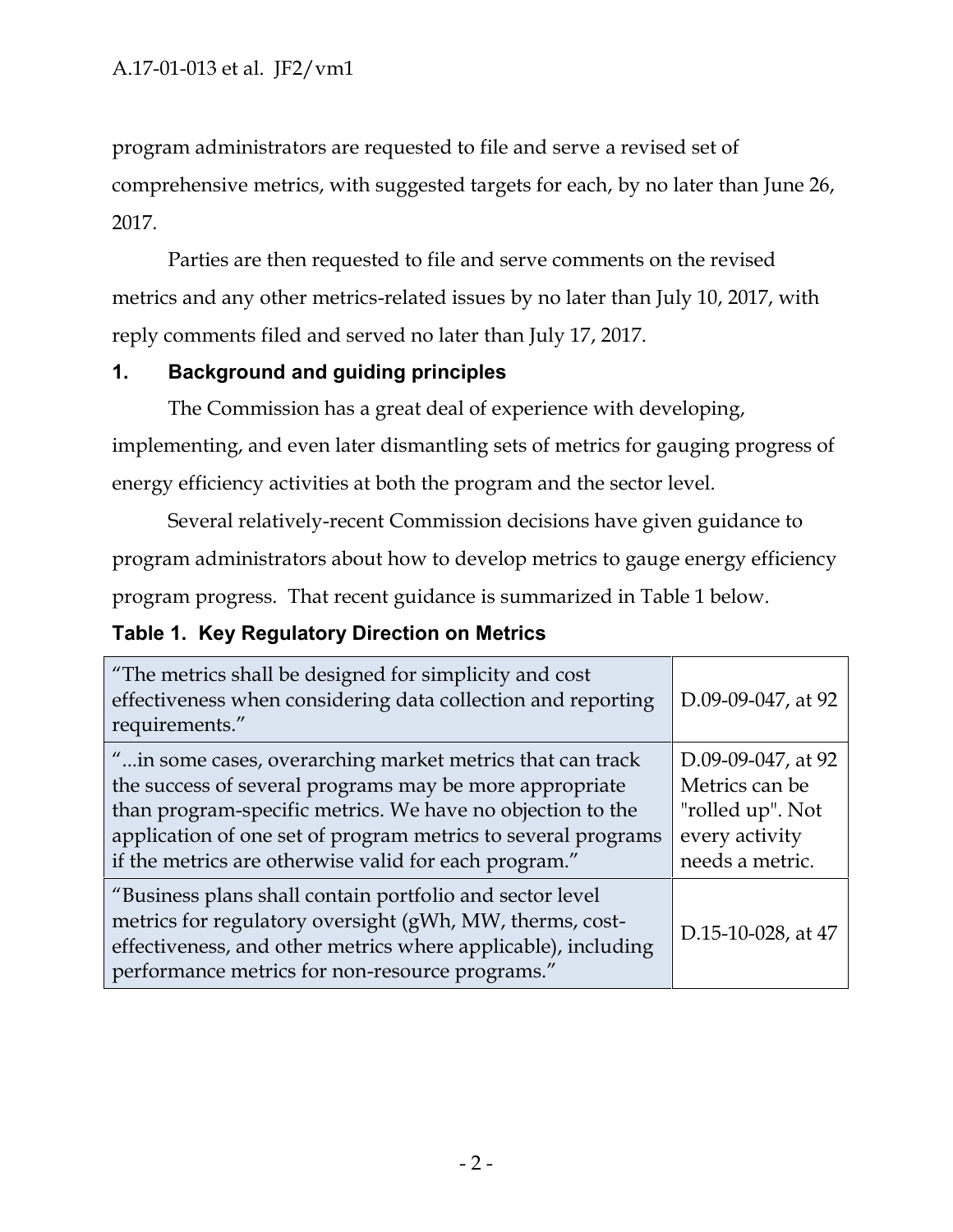| "PAs will still need to set more granular metrics than just<br>sector-level metrics, but they will do so in implementation<br>plans, not business plans. It is in the implementation plans<br>that we want to see at least one metric for each<br>program/strategy/sub-sector/intervention strategy; more<br>than one where appropriate. The business plan is not the<br>place for that additional level of detail." | D.15-10-028, at 53 |
|----------------------------------------------------------------------------------------------------------------------------------------------------------------------------------------------------------------------------------------------------------------------------------------------------------------------------------------------------------------------------------------------------------------------|--------------------|
| "We will require that the business plans identify the specific<br>metrics by which progress towards objectives may be<br>assessed, and a schedule for reviewing results against<br>performance indicators on a regular recurring basis."                                                                                                                                                                             | D.16-08-019, at 63 |

In addition, to better operationalize this previous guidance, the California Energy Efficiency Coordinating Council (CAEECC) put together the following consolidated table of guiding principles that should govern the development and adoption of metrics. Table 2 below has been edited slightly for clarity, but otherwise reflects the input from CAEECC.

| Metrics should                                                               | Explanation                                                                                                                                                                                                                                                                                                           |
|------------------------------------------------------------------------------|-----------------------------------------------------------------------------------------------------------------------------------------------------------------------------------------------------------------------------------------------------------------------------------------------------------------------|
| Be used and useful by program<br>administrators to manage their<br>portfolio | Metrics that are used by program<br>administrators to manage programs and<br>portfolios can be valuable to improve<br>implementation. Otherwise, they can become a<br>cost-effectiveness-reducing resource drain.                                                                                                     |
| Be timely                                                                    | Data collection frequency for metrics should<br>support decision-making frequency.                                                                                                                                                                                                                                    |
| Rely on data used in program<br>implementation                               | Metrics should rely on readily available data to<br>increase reporting efficiency and minimize<br>costs. Metrics that require extensive research<br>cause reporting delays and reduce program<br>cost effectiveness. Additional challenges<br>include research funding and identifying<br>appropriate research leads. |

**Table 2. Metrics Guiding Principles for Business Plans**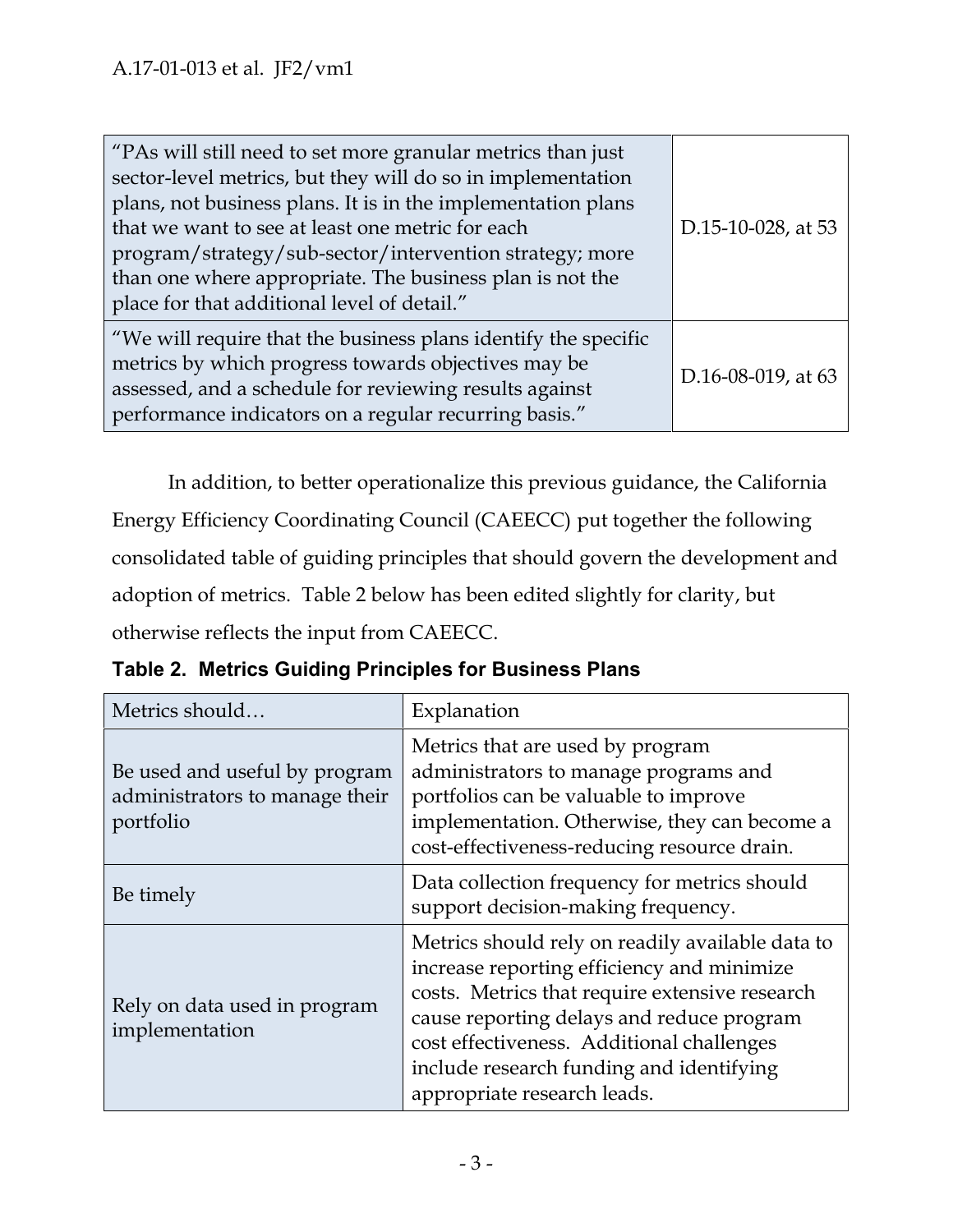| Metrics should                                                                  | Explanation                                                                                                                                                                                                                                                                                                                                                                                                                                                                                      |
|---------------------------------------------------------------------------------|--------------------------------------------------------------------------------------------------------------------------------------------------------------------------------------------------------------------------------------------------------------------------------------------------------------------------------------------------------------------------------------------------------------------------------------------------------------------------------------------------|
| Be simple to understand and<br>clear of any subjectivity                        | Metrics should not rely on subjective<br>assessments.                                                                                                                                                                                                                                                                                                                                                                                                                                            |
| Be output-based                                                                 | Output metrics (e.g. number of trainings<br>completed, number of program participants,<br>total incentives paid, etc.) can require synthesis<br>to interpret, but they have the advantages of<br>being readily available and unambiguous.                                                                                                                                                                                                                                                        |
| Have a readily interpretable<br>meaning, with context added,<br>if needed       | Metrics provide data points into<br>portfolio/program performance, but will not<br>provide a complete story.                                                                                                                                                                                                                                                                                                                                                                                     |
| Not be a replacement for<br>evaluation, measurement, and<br>verification (EM&V) | Metrics should not replace EM&V because<br>energy efficiency program interventions are<br>centered on customers and other market actors.<br>Their behavior and decision making are too<br>complex and evolving to capture completely in<br>metrics. However, metrics can inform the need<br>for EM&V. For example, metrics may be used<br>to indicate "red flags," upon which a targeted<br>process evaluation may be initiated to<br>understand whether program course correction<br>is needed. |
| Have longevity                                                                  | Metrics are most useful if they can show trends<br>across time and are resistant to changes in<br>baseline and to goal displacement.                                                                                                                                                                                                                                                                                                                                                             |

#### **2. Metrics proposed in Business Plans**

In general, existing and prospective program administrators appear to have followed the Commission's previous guidance in this area and have proposed a large number of metrics in their Business Plan filings. Roughly 235 individual metrics were proposed in business plans.

Staff and parties, however, have raised concerns about the quality of these metrics and the ability of the metrics to help us evaluate program and portfolio success, both for the individual program administrators and across all sectors.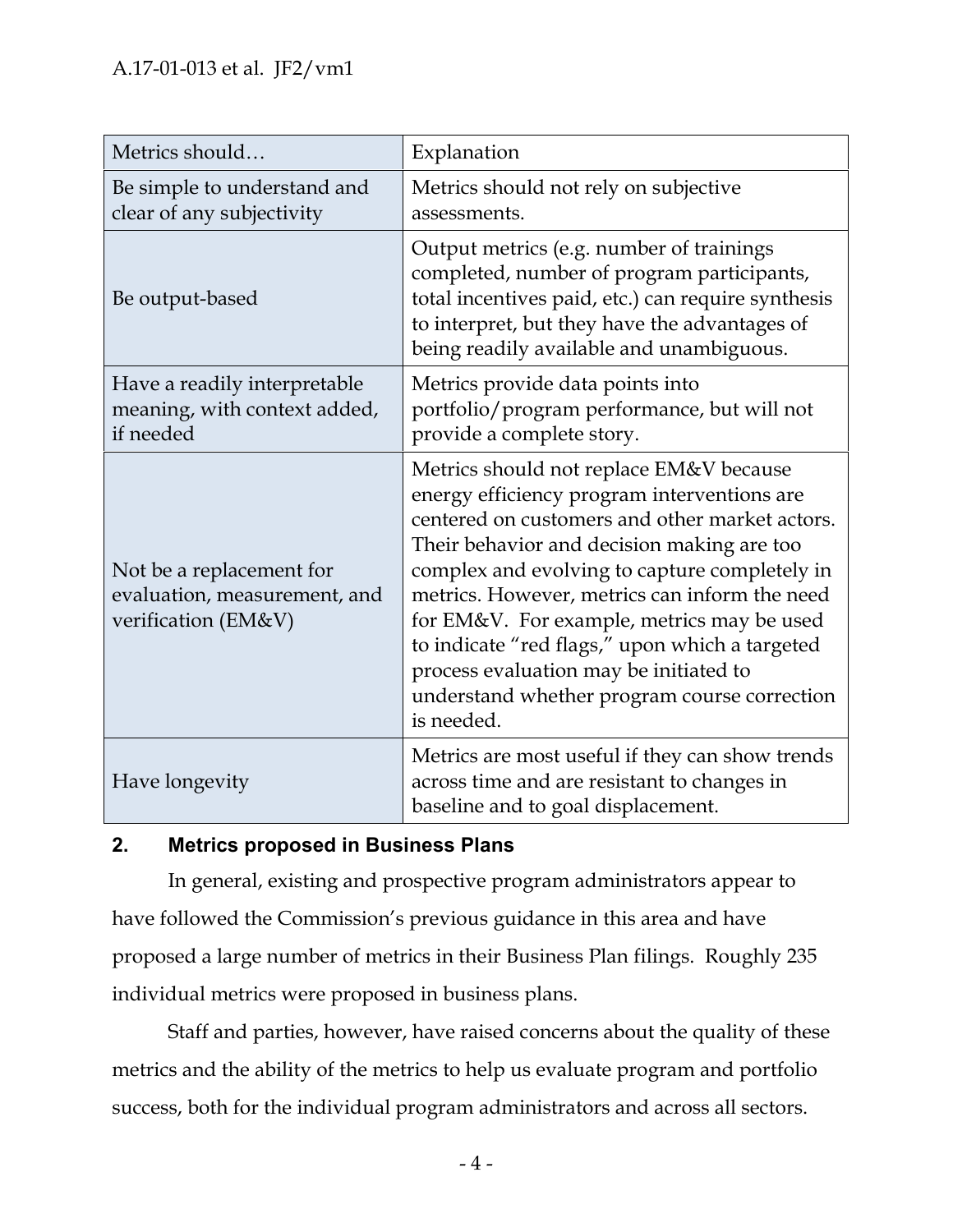Commission staff has conducted a preliminary review of all of the metrics, with the guiding principles in Table 2 in mind. Their feedback is contained in a spreadsheet file posted at http://www.cpuc.ca.gov/egyefficiency/.

Numerous other parties have also already commented preliminarily on the metrics in their protests and/or responses to the business plan applications, pointing out deficiencies and areas for improvement.

Staff's initial review of the metrics has also led to a number of clarifying questions to which it would be helpful if program administrators responded in advance of additional proceeding work by all stakeholders on the metrics issues. Those questions are contained in Attachment A to this ruling. Program administrators shall file and serve responses to the questions in Attachment A by no later than May 22, 2017.

#### **3. Commission staff proposal for sector-level metrics**

In addition to the metrics proposed by program administrators in the business plans, the Commission has previously expressed in several decisions (See Table 1 above) the desire to have portfolio and sector-level metrics by which portfolio oversight can be conducted and progress assessed over time.

To meet this need, this ruling proposes common sector-level metrics, along with a small number of portfolio-level metrics, to be reported annually by all program administrators, to:

- Consolidate metrics around common problems identified by most program administrators for each sector,
- Enable consistent tracking and progress assessment for the whole sector, and
- Enable comparisons across and within sectors, and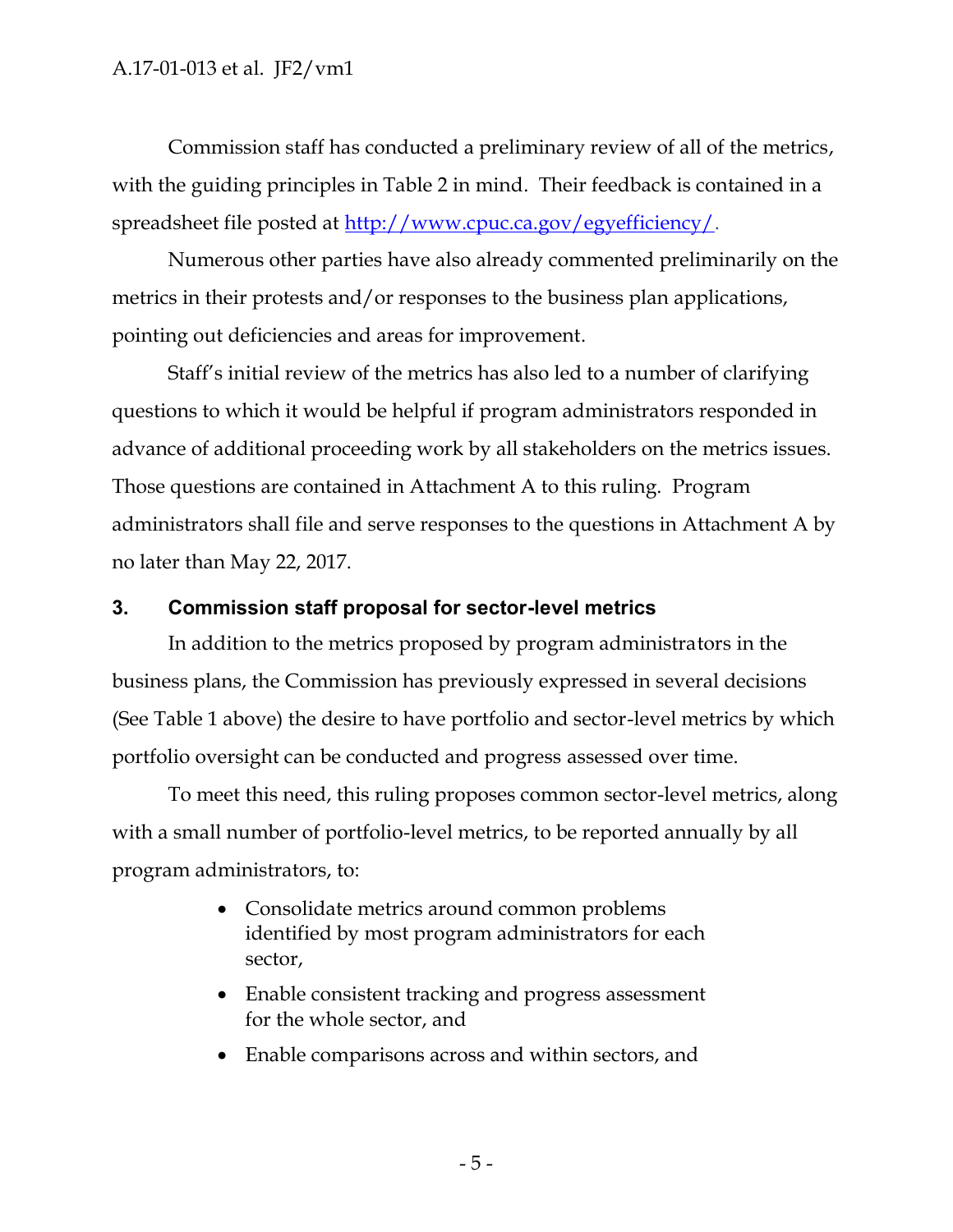Enable tracking of high-level portfolio progress over a period of time.

Tracking of the sector-level metrics proposed in this section of the ruling would not preclude the program administrators from tracking the metrics they originally identified in their business plans, though some sector-level metrics could duplicate those already proposed. Several of the proposed metrics in this section of the ruling were lifted and/or modified to become recommended sector-level metrics. To complete this process, targets will also need to be developed for each of the sector-level metrics proposed, in collaboration with the program administrators and other stakeholders.

The tables below include preliminary suggested sector-level metrics recommended by Commission staff. The expectation is that these recommendations will form a starting point for discussion at a workshop and in subsequent discussions possibly sponsored by the CAEECC or held separately by the program administrators. These activities are designed to lead to a filing by the program administrators of a set of revised metrics, including sector-level common metrics, along with their associated recommended targets, by no later than June 26, 2017.

| <b>Common Problem</b>     | <b>Common Metric</b>                                                                                                                                |
|---------------------------|-----------------------------------------------------------------------------------------------------------------------------------------------------|
| Capturing energy savings  | Total annual gas, electric, and demand savings                                                                                                      |
| Disadvantaged communities | Total annual gas, electric, and demand savings<br>in zip codes and/or census tracts in the top 25<br>percent as defined by the CalEnviroScreen Tool |
| Hard to reach markets     | Total annual gas, electric, and demand savings<br>where customers are defined as "hard to reach"                                                    |
| Cost per unit saved       | Levelized cost of energy efficiency per kWh,<br>therm, and kW                                                                                       |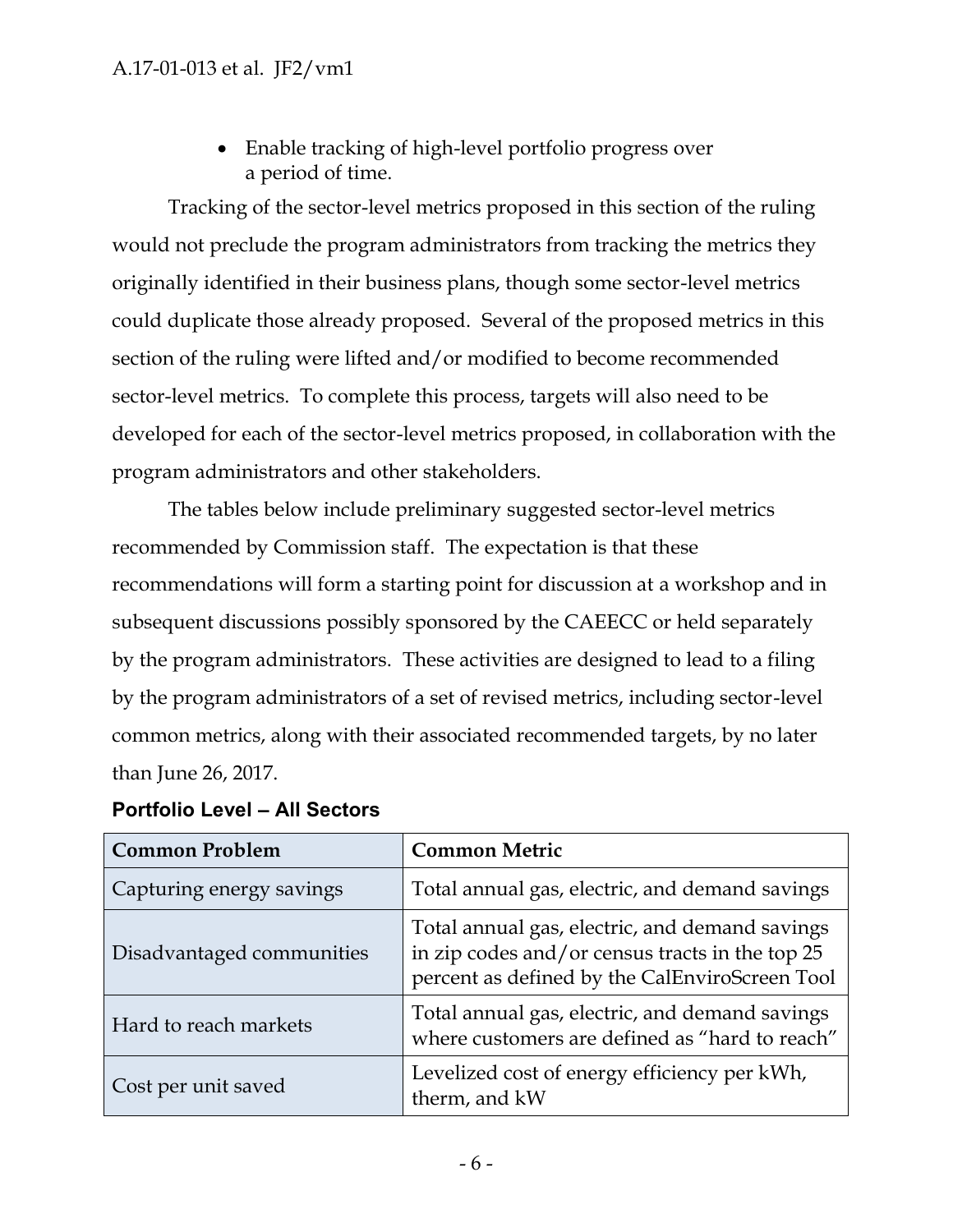| <b>Common Problem</b>                                                  | <b>Common Metric</b>                                                                                                          |
|------------------------------------------------------------------------|-------------------------------------------------------------------------------------------------------------------------------|
| Capturing energy savings                                               | Annual gas, electric, and demand savings for<br><b>Single Family Customers</b>                                                |
| Depth of interventions                                                 | Average gas, electric, and demand savings per<br>participant                                                                  |
|                                                                        | Percent of participation relative to eligible<br>population                                                                   |
| Penetration of energy<br>efficiency programs in the<br>eligible market | Percent of participation in disadvantaged<br>communities (defined by zip code and/or<br>census tract in CalEnviroScreen Tool) |
|                                                                        | Percent of participation by customers defined<br>as "hard to reach"                                                           |
| Cost per unit saved                                                    | Levelized cost of energy efficiency per kWh,<br>therm, and kW                                                                 |
| Energy intensity                                                       | Average energy use intensity of single family<br>homes (average usage per household - not<br>adjusted)                        |

# **Residential Sector – Single Family**

# **Residential Sector – Multi-family**

| <b>Common Problem</b>                                                  | <b>Common Metric</b>                                                                                                                                 |
|------------------------------------------------------------------------|------------------------------------------------------------------------------------------------------------------------------------------------------|
| Capturing energy savings                                               | Annual gas, electric, and demand savings for<br>multi-family customers (in-unit, common area,<br>and master-metered accounts, tracked<br>separately) |
| Depth of interventions                                                 | Average gas, electric, and demand savings per<br>participant<br>Average gas, electric, and demand savings per<br>project (property level)            |
| Penetration of energy<br>efficiency programs in the<br>eligible market | Percent of participation relative to eligible<br>population (by unit and by property)<br>Percent of square feet of eligible population               |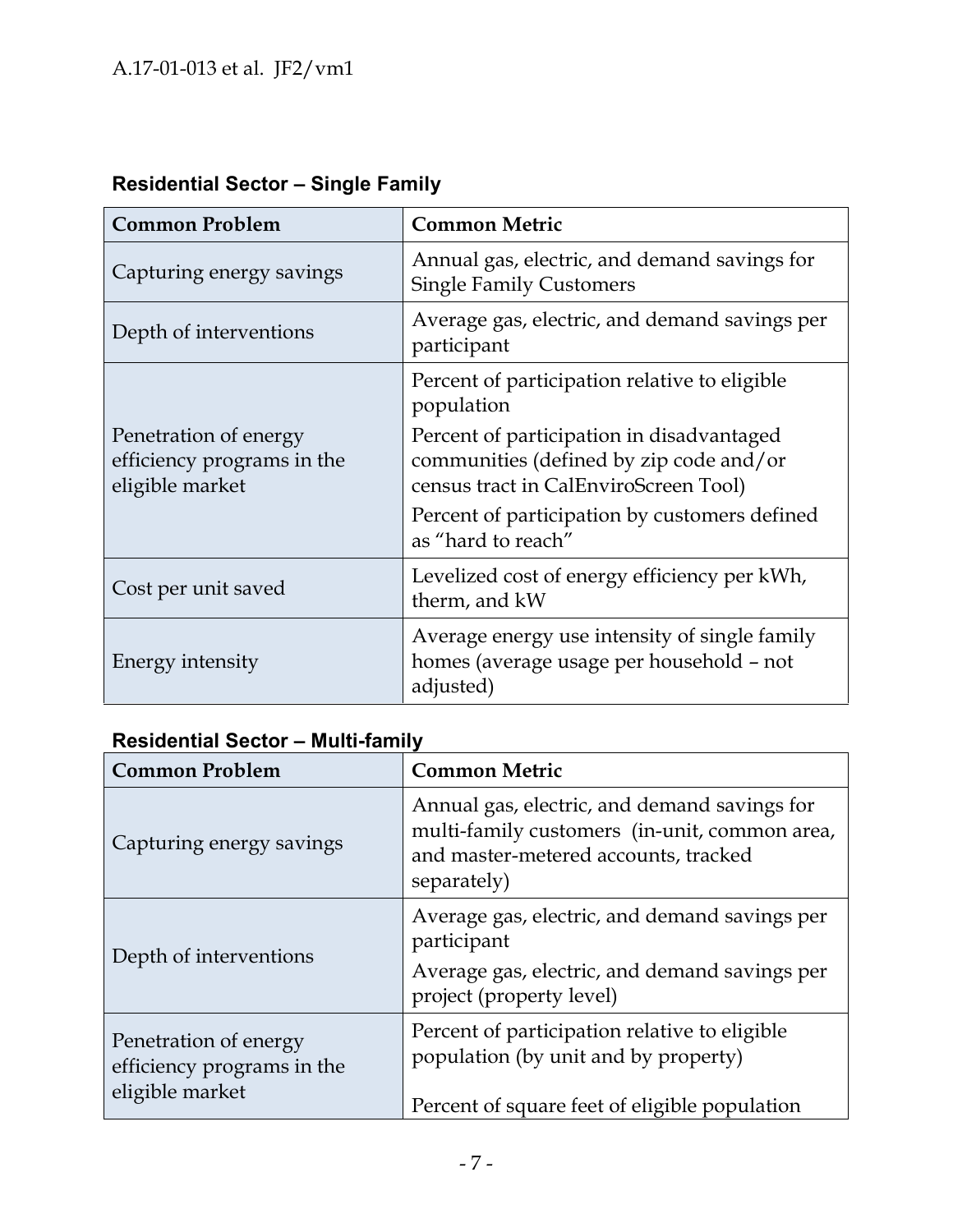| <b>Common Problem</b> | <b>Common Metric</b>                                                                                                                         |
|-----------------------|----------------------------------------------------------------------------------------------------------------------------------------------|
|                       | participating (by property)                                                                                                                  |
|                       | Percent of participation in disadvantaged<br>communities (defined by zip code and/or<br>census tract in CalEnviroScreen Tool)                |
|                       | Percent of participation by customers defined<br>as "hard to reach"                                                                          |
| Cost per unit saved   | Levelized cost of energy efficiency per kWh,<br>therm and kW                                                                                 |
| Energy intensity      | Average energy use intensity of multi-family<br>buildings (average usage per square foot - not<br>adjusted - and including in-unit accounts) |

# **Commercial Sector**

| <b>Common Problem</b>                                                                      | <b>Common Metric</b>                                                                                                                                                                                                          |
|--------------------------------------------------------------------------------------------|-------------------------------------------------------------------------------------------------------------------------------------------------------------------------------------------------------------------------------|
| Capturing energy savings                                                                   | Annual gas, electric, and demand savings<br>Annual gas, electric, and demand savings as a<br>percentage of overall sectoral usage                                                                                             |
| Depth of interventions                                                                     | Energy savings (kWh, kW, therms) per project<br>(building)<br>Energy savings (kWh, kW, therms) per square<br>foot                                                                                                             |
| Penetration of energy<br>efficiency programs and<br>benchmarking in the eligible<br>market | Percent of participation relative to eligible<br>population for small, medium, and large<br>customers<br>Percent of square feet of eligible population<br>Percent of participation by customers defined<br>as "hard to reach" |
| Cost per unit saved                                                                        | Levelized cost of energy efficiency per kWh,<br>therm and kW                                                                                                                                                                  |
| Investment in energy efficiency                                                            | Dollars of investments (all sources)                                                                                                                                                                                          |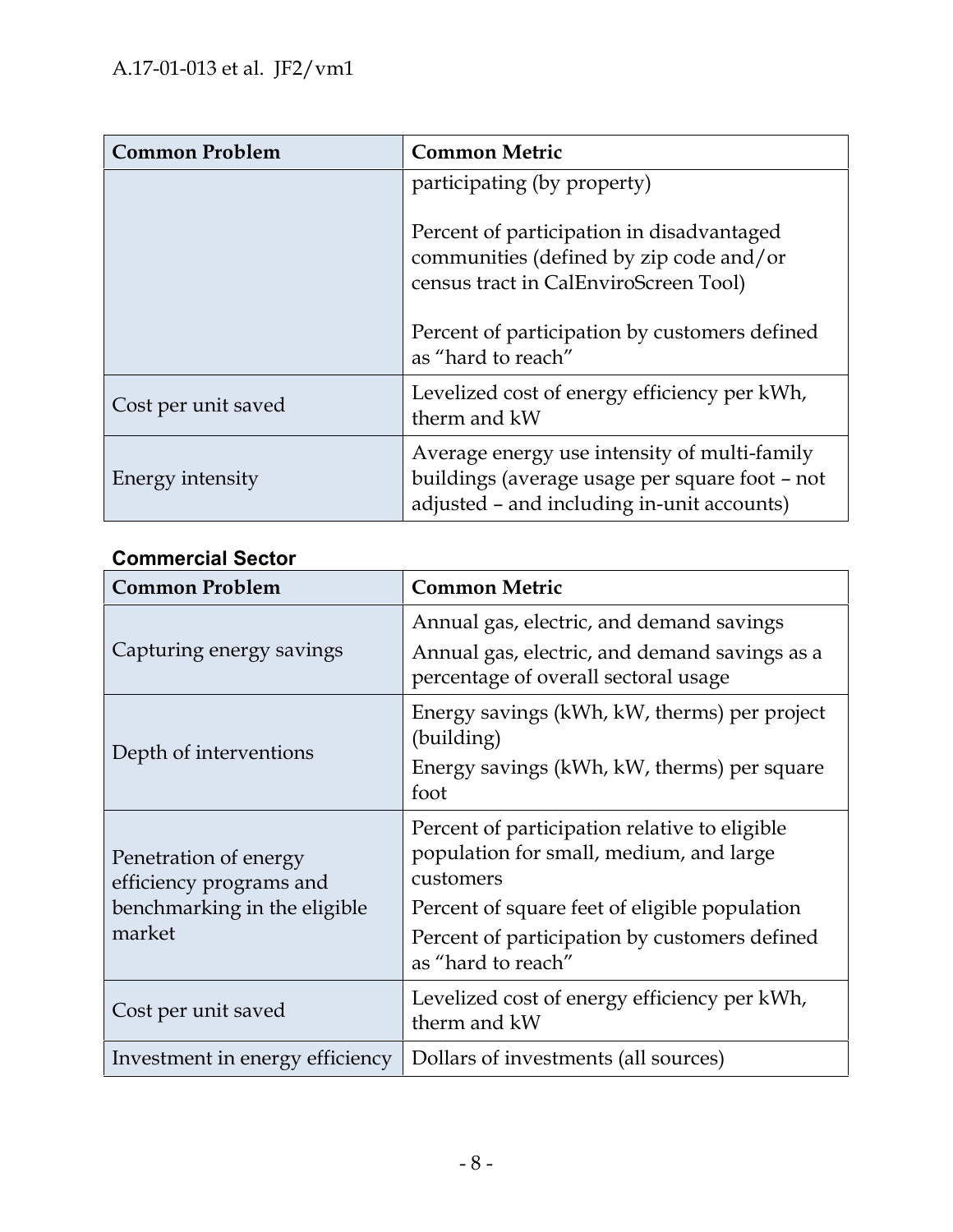| Common Problem          | <b>Common Metric</b>                                         |
|-------------------------|--------------------------------------------------------------|
| <b>Energy intensity</b> | Percent of square feet of eligible population<br>benchmarked |

# **Public Sector**

| <b>Common Problem</b>                                                                      | <b>Common Metric</b>                                                                                                              |
|--------------------------------------------------------------------------------------------|-----------------------------------------------------------------------------------------------------------------------------------|
| Capturing energy savings                                                                   | Annual gas, electric, and demand savings<br>Annual gas, electric, and demand savings as a<br>percentage of overall sectoral usage |
| Depth of interventions                                                                     | Energy savings (kWh, kW, therms) per project<br>(building)<br>Energy savings (kWh, kW, therms) per square<br>foot                 |
| Penetration of energy<br>efficiency programs and<br>benchmarking in the eligible<br>market | Percent of participation relative to eligible<br>population<br>Percent of square feet of eligible population                      |
| Cost per unit saved                                                                        | Levelized cost of energy efficiency per kWh,<br>therm and kW                                                                      |
| Investment in energy efficiency                                                            | Dollars of investments (all sources)                                                                                              |
| <b>Energy intensity</b>                                                                    | Percent of square feet of eligible population<br>benchmarked                                                                      |

# **Industrial Sector**

| <b>Common Problem</b>                                                         | <b>Common Metric</b>                                                                                                              |  |  |
|-------------------------------------------------------------------------------|-----------------------------------------------------------------------------------------------------------------------------------|--|--|
| Capturing energy savings                                                      | Annual gas, electric, and demand savings<br>Annual gas, electric, and demand savings as a<br>percentage of overall sectoral usage |  |  |
| Penetration of energy<br>efficiency programs and<br>diversity of participants | Percent of participation relative to eligible<br>population for small, medium and large<br>customers                              |  |  |
| New participation                                                             | Percent of customers participating that are new<br>participants (annually)                                                        |  |  |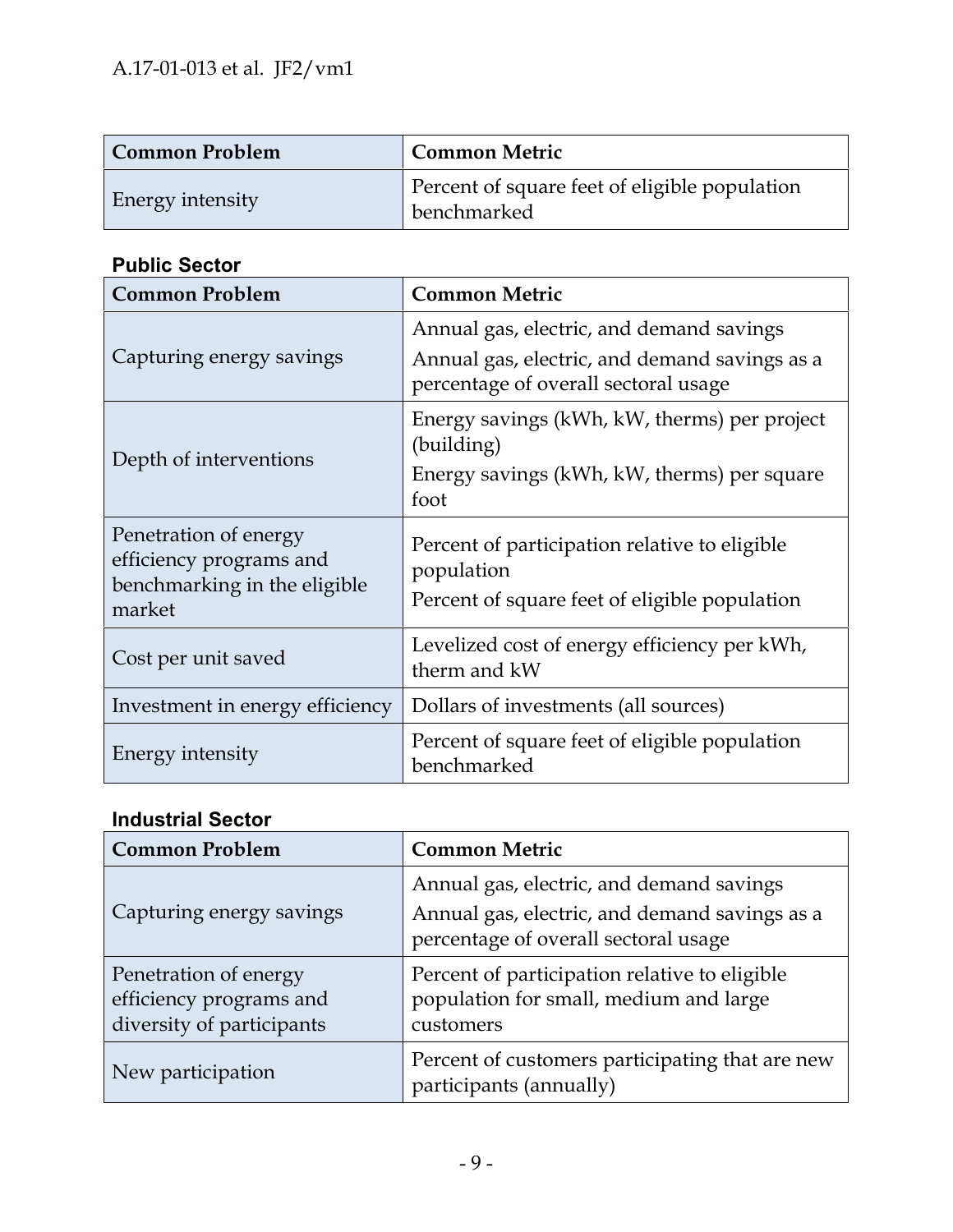#### **Agricultural Sector**

| <b>Common Problem</b>                                                         | <b>Common Metric</b>                                                                                                              |
|-------------------------------------------------------------------------------|-----------------------------------------------------------------------------------------------------------------------------------|
| Capturing energy savings                                                      | Annual gas, electric, and demand savings<br>Annual gas, electric, and demand savings as a<br>percentage of overall sectoral usage |
| Penetration of energy<br>efficiency programs and<br>diversity of participants | Percent of participation relative to eligible<br>population for small, medium and large<br>customers                              |
| Cost per unit saved                                                           | Levelized cost of energy efficiency per kWh,<br>therm, and kW                                                                     |

# **Workforce Education and Training**

| <b>Common Problem</b>                                    | <b>Common Metric</b>                                                                          |  |  |
|----------------------------------------------------------|-----------------------------------------------------------------------------------------------|--|--|
| Leveraging effective<br>partnerships                     | Number of partnerships by sector (defined by<br>curriculum developed jointly + agreement)     |  |  |
|                                                          | Number of participants by sector                                                              |  |  |
| Penetration of training and<br>diversity of participants | Percent of participation relative to eligible<br>target population for curriculum             |  |  |
|                                                          | Percent of disadvantaged participants trained<br>(identified by zip code and/or census tract) |  |  |
|                                                          | Number of participants who report they<br>applied the training annually                       |  |  |
| Impact of training                                       | Number of projects implemented in applying<br>the training annually                           |  |  |

# **Codes and Standards (C&S)**

| <b>Common Problem</b>                                                       | <b>Common Metric</b>                                                                                            |
|-----------------------------------------------------------------------------|-----------------------------------------------------------------------------------------------------------------|
| Capturing energy savings                                                    | Annual gas, electric, and demand savings                                                                        |
| Activity in advocating for<br>codes and standards tied to<br>adoption in CA | Annual number of case studies<br>Annual number of case studies used to<br>implement adopted codes and standards |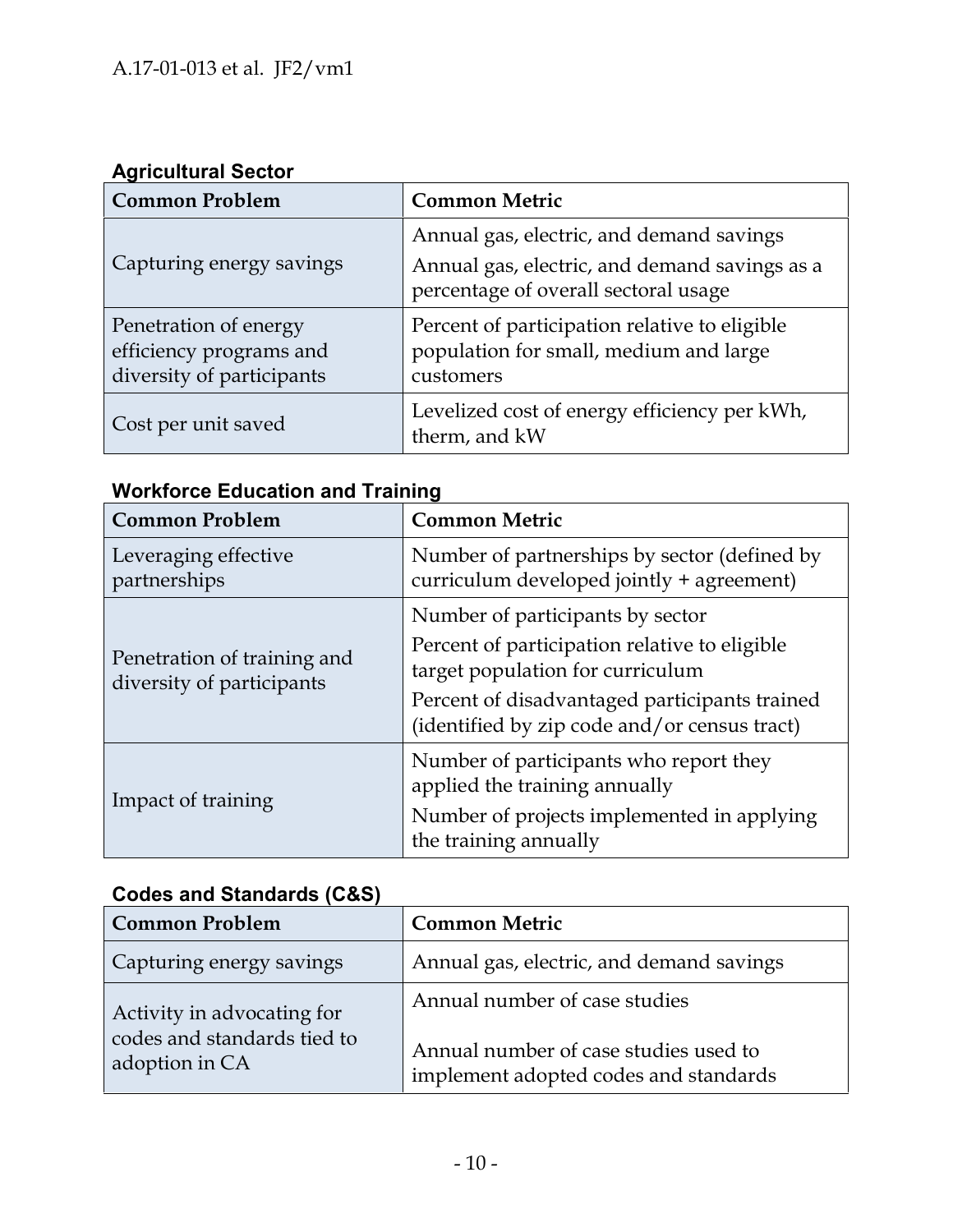| <b>Common Problem</b>                                                                      | <b>Common Metric</b>                                                                                               |
|--------------------------------------------------------------------------------------------|--------------------------------------------------------------------------------------------------------------------|
| Local government participation<br>and success in adoption of<br>reach codes                | Annual number of local government Reach<br>Codes implemented (joint utility and regional<br>energy network effort) |
| Activity in advocating for<br>codes and standards tied to<br>adoption at the federal level | Annual number of federal standards adopted<br>for which a utility advocated                                        |

| <b>Common Problem</b>                       | <b>Common Metric</b>                                                                                                                  |  |  |  |
|---------------------------------------------|---------------------------------------------------------------------------------------------------------------------------------------|--|--|--|
|                                             | Annual number of technologies that have<br>moved from the ET program:                                                                 |  |  |  |
|                                             | -into the portfolio, with associated dates and<br>kW and kWh (estimated and achieved) net and<br>gross savings.                       |  |  |  |
| Savings are not being tracked               | -directly into code, with associated dates and<br>kW and kWh (estimated and achieved) net and<br>gross savings.                       |  |  |  |
|                                             | -first into the portfolio, then into code, with<br>associated dates and kW and kWh (estimated<br>and achieved) net and gross savings. |  |  |  |
|                                             | Annual number of recommendations received<br>from/recommendations implemented from:                                                   |  |  |  |
|                                             | -C&S/code readiness                                                                                                                   |  |  |  |
| Input from other groups is not              | -industry groups                                                                                                                      |  |  |  |
| being tracked                               | -architect/implementer/builders groups                                                                                                |  |  |  |
|                                             | -other ET programs                                                                                                                    |  |  |  |
|                                             | -zero net energy implementation teams                                                                                                 |  |  |  |
| Output from ET is not                       | Annual number of ET projects and technologies<br>aligned with specific statewide goals                                                |  |  |  |
| explicitly aligned with long-<br>term goals | List of ET projects and their statewide goal<br>alignment                                                                             |  |  |  |

# **Emerging Technologies (ET) Program**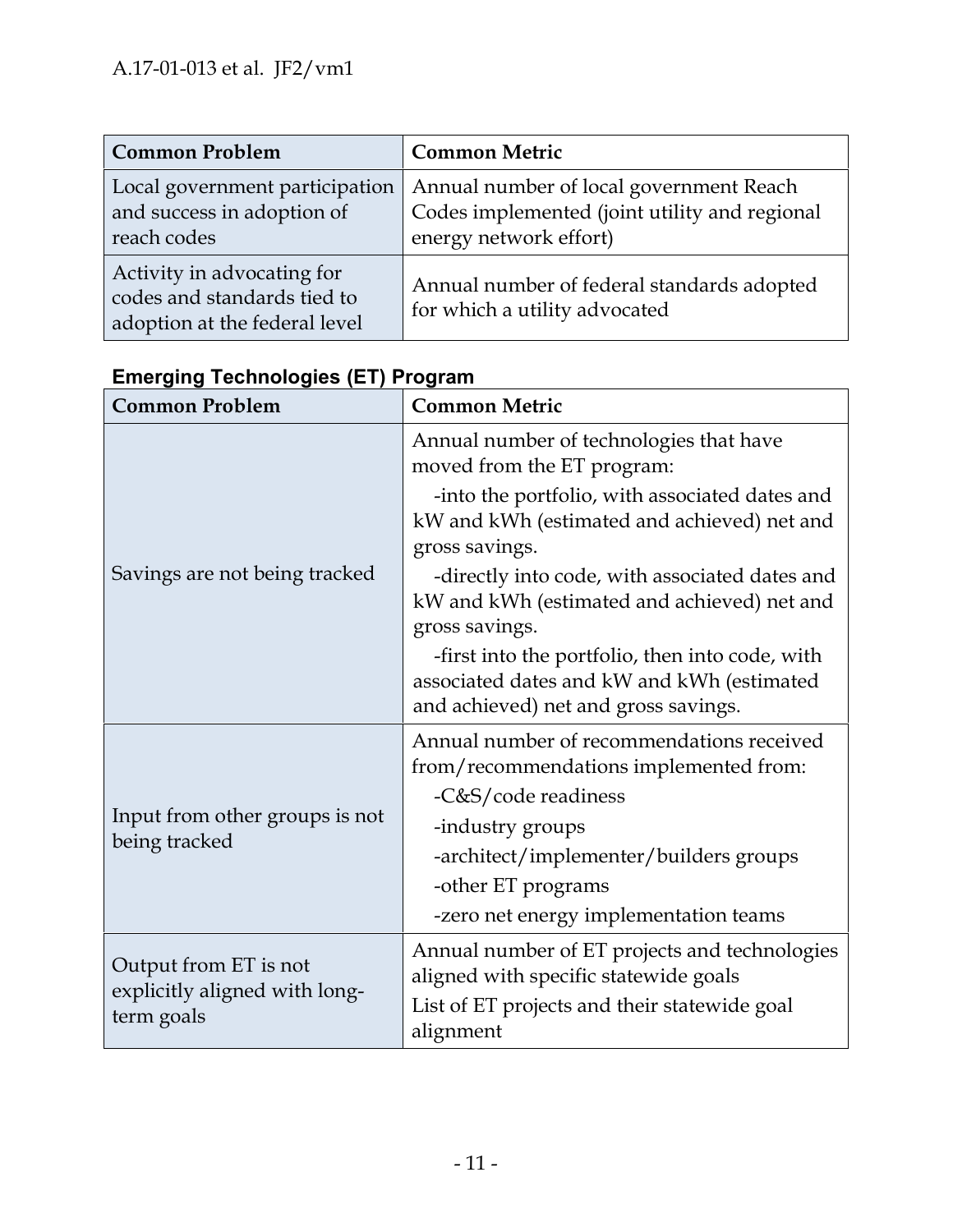| <b>Common Problem</b>                                                                          | <b>Common Metric</b>                                                                                                                                       |
|------------------------------------------------------------------------------------------------|------------------------------------------------------------------------------------------------------------------------------------------------------------|
| ET project results are not<br>always aligned with work<br>paper requirements                   | Percentage of ET-originated work papers<br>requiring additional information before<br>submission                                                           |
| ET event success is not tracked                                                                | Metric measuring either the knowledge<br>acquisition or increased activity of participants<br>after events                                                 |
| ET has not increased the focus<br>on market studies as<br>recommended by evaluation<br>results | Percent of ET projects that include a market<br>and barrier identification study                                                                           |
| ET is not utilizing other<br>programs to confront barriers<br>to market penetration            | Annual number of WE&T programs created<br>around ET projects<br>Annual number of marketing, education, and<br>outreach programs created around ET projects |

#### **4. Proceeding schedule for metrics-related activities**

As indicated in the scoping memo for this proceeding issued April 14, 2017, as well as earlier in this ruling, metrics-related issues are expected to be addressed between now and July 2017.

Commission staff will host a workshop on May 26, 2017 in the Golden Gate Room at the Commission's headquarters in San Francisco. Once a Commission-sponsored workshop on metrics takes place and the program administrators file and serve revised proposed metrics and associated targets on June 26, 2017, all parties will have an opportunity to comment on the revised metrics and targets.

Parties are invited to file and serve comments on the revised metrics and any metrics-related issues by no later than July 10, 2017. Reply comments may be filed and served by no later than July 17, 2017.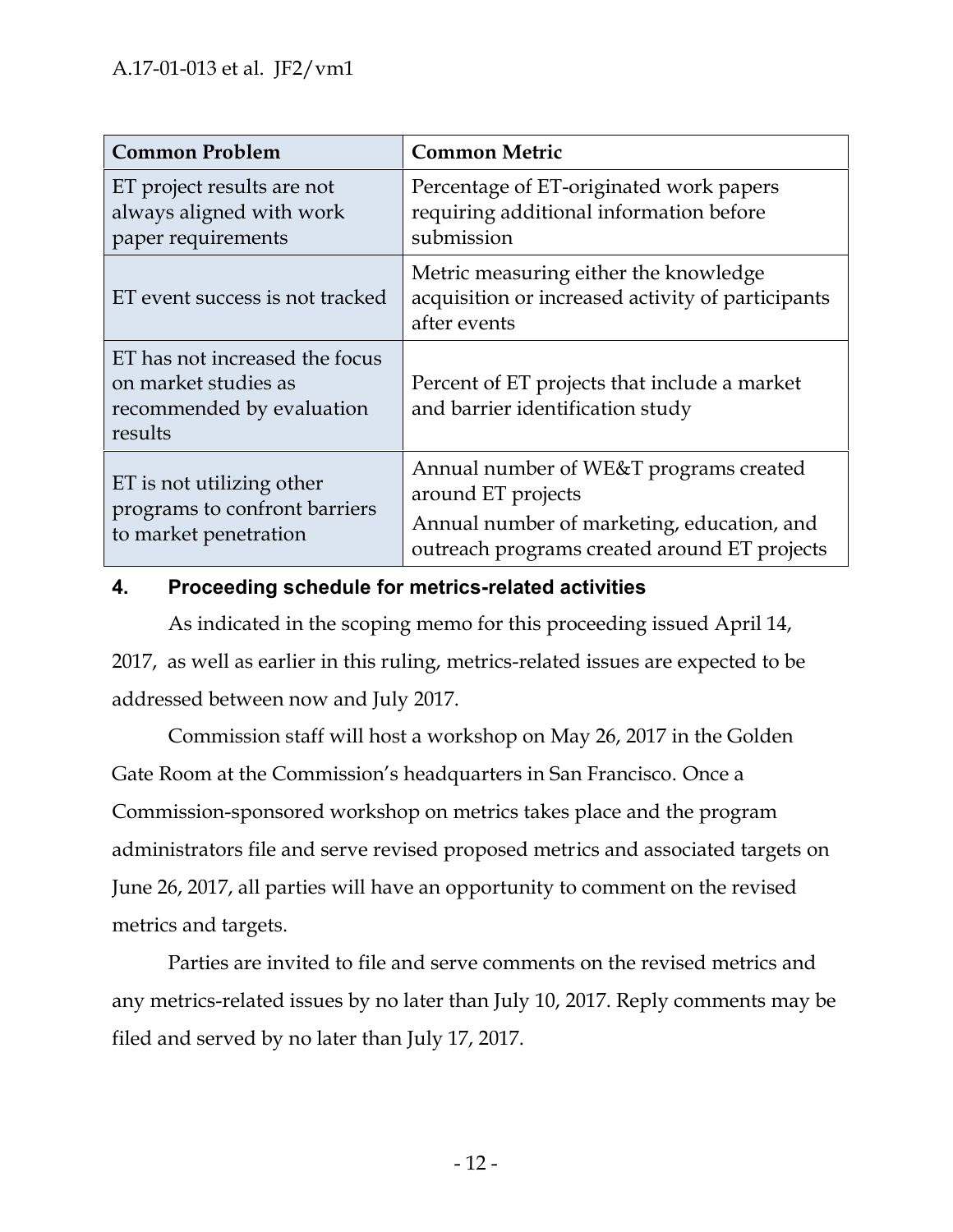All of the dates associated with metrics-related issues in the Business Plans are summarized in the table that follows.

| Date             | Item/Event                                                                                                                                         |
|------------------|----------------------------------------------------------------------------------------------------------------------------------------------------|
| May 26, 2017     | Workshop: Sector-level business plan metrics                                                                                                       |
| <b>June 2017</b> | Additional informal workshops, meetings at CAEECC<br>or hosted by program administrators, if desired, to<br>discuss metrics and associated targets |
| June 26, 2017    | Program administrators file revised metric proposals,<br>along with suggested targets                                                              |
| July 10, 2017    | Parties file and serve comments on revised metrics and<br>targets                                                                                  |
| July 17, 2017    | Parties file and serve reply comments on revised metrics<br>and targets                                                                            |

#### **IT IS RULED**:

1. All program administrators who filed energy efficiency business plans in January 2017 shall file and serve responses to the applicable questions included in Attachment A to this ruling by no later than May 22, 2017.

2. A workshop will be held on May 26, 2017 in the Commission's Golden Gate Room in San Francisco to discuss program metrics proposed by the program administrators, as well as the sector-level metrics proposed in this ruling.

3. Program administrators and parties to these proceedings are invited to consider conducting informal discussions at the California Energy Efficiency Coordinating Council or another forum hosted by the program administrators in June 2017.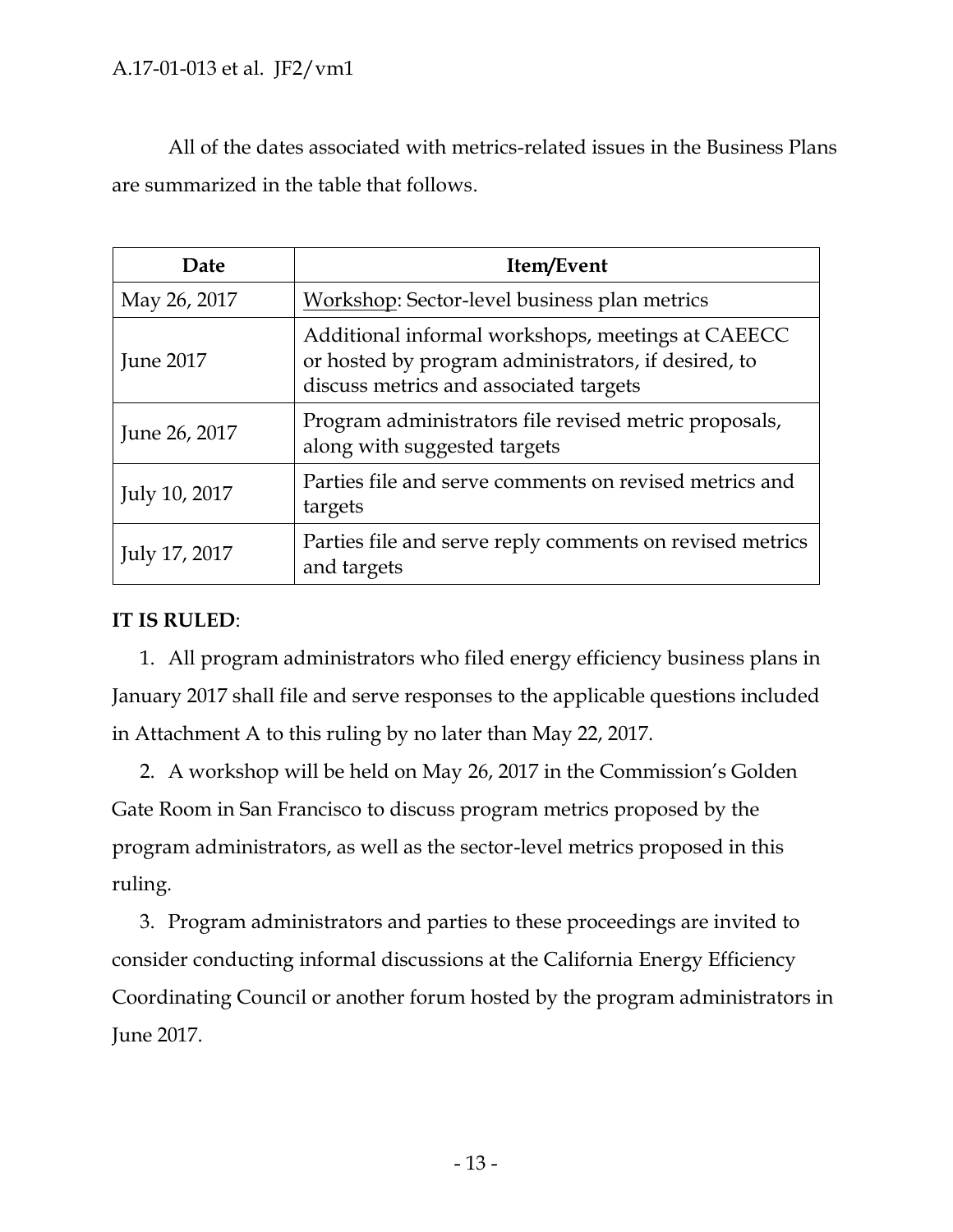4. Program administrators who filed energy efficiency business plans in January 2017 shall file and serve revised proposed metrics, along with suggested targets, by no later than June 26, 2017.

5. All parties may file and serve comments on the revised metrics and targets, as well as any other comments on metrics, by no later than July 10, 2017.

6. All parties may file and serve reply comments on metrics issues by no later than July 17, 2017.

Dated May 10, 2017, at San Francisco, California.

/s/ JULIE A. FITCH

Julie A. Fitch Administrative Law Judge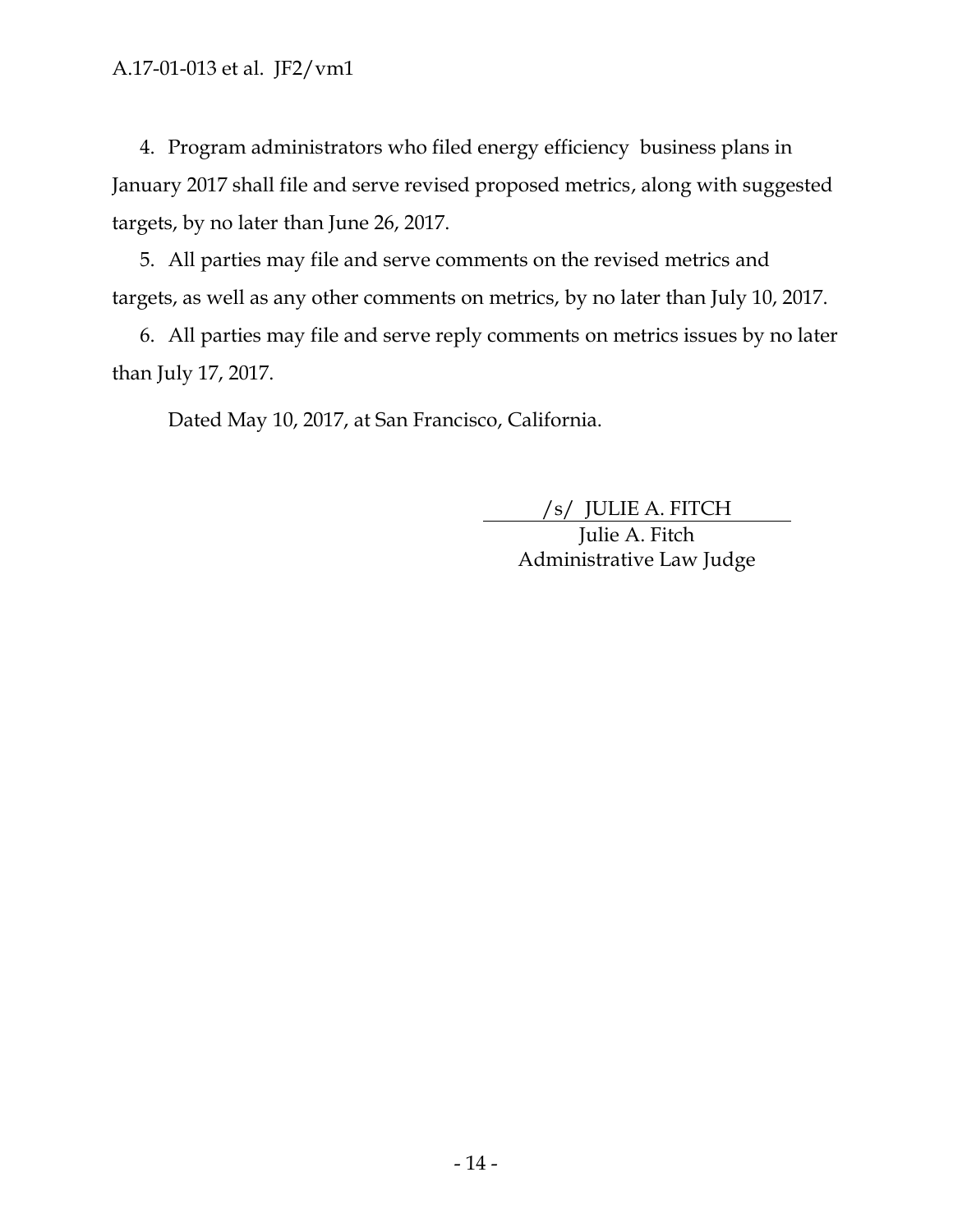#### **Attachment A - Questions for Business Plan Proponents**

*Note: Responses to the questions in Attachment A are due from the business plan proponents, which include existing program administrators and prospective program administrators, to be filed and served no later than May 22, 2017.*

#### **Contents**

| $\mathbf{I}$ . | Questions applicable to all prospective Program Administrators (PAs)  1      |
|----------------|------------------------------------------------------------------------------|
| II.            |                                                                              |
| III.           | Questions applicable to San Francisco Bay Area Regional Energy Network       |
| IV.            | <b>Questions applicable to Local Government Sustainable Energy Coalition</b> |
| V.             |                                                                              |
| VI.            |                                                                              |
| VII.           |                                                                              |
| VIII.          | Questions Applicable to Southern California Gas Company (SoCalGas)10         |
| IX.            | <b>Questions Applicable to Southern California Regional Energy Network</b>   |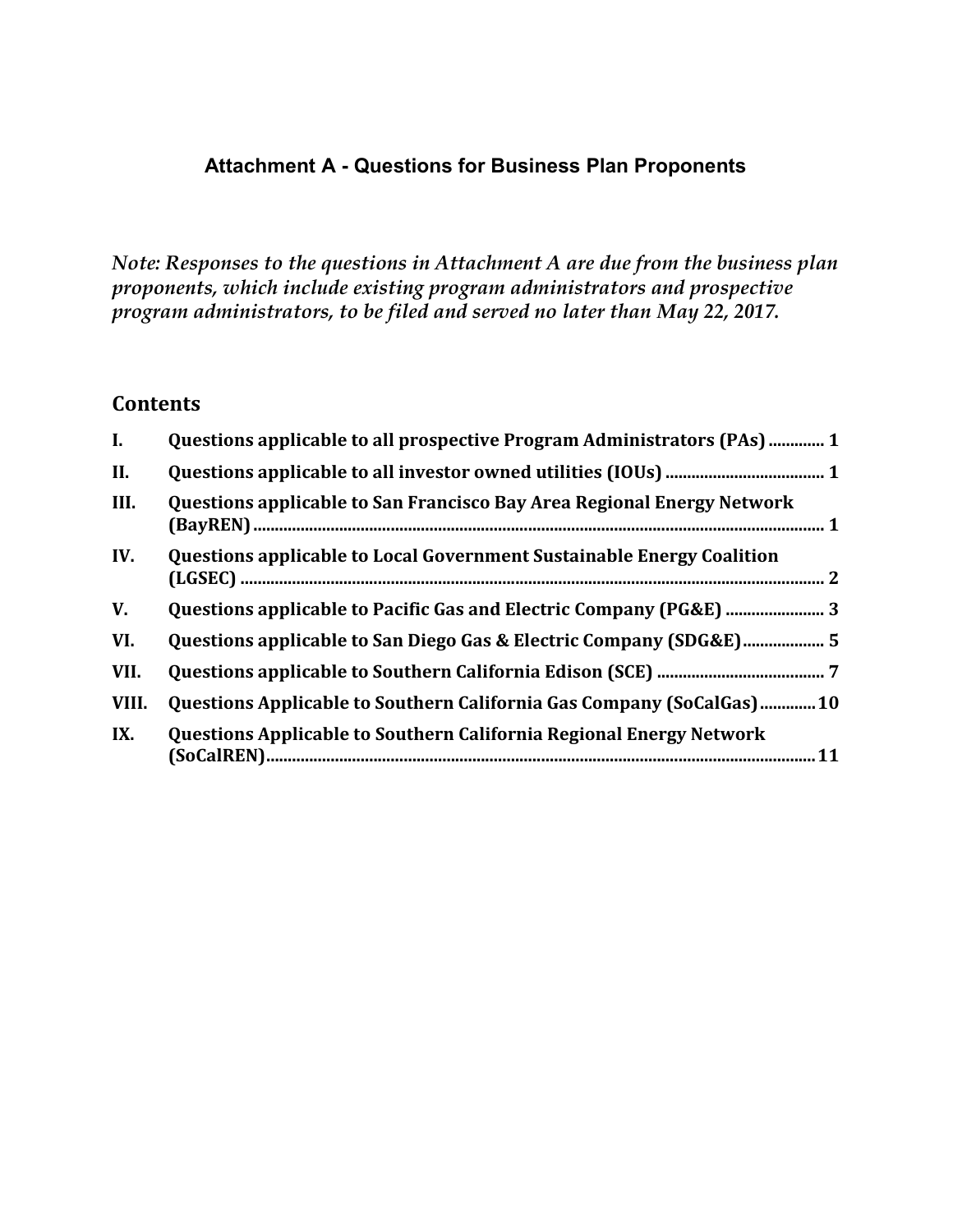#### **I. Questions applicable to all prospective Program Administrators (PAs)**

- 1. Demonstrate in a quantitative way, via table or graphic, how the proposed metrics cumulatively are useful and effective indicators of each PA's likely achievement of targeted energy efficiency program uptake and overall savings goals.
- 2. Provide the number of multi-family units and multi-family properties in your respective geographic areas.

#### **II. Questions applicable to all investor owned utilities (IOUs)**

- A. Regarding metrics
- 3. What metric would best ensure that projects provide actionable data to complete work papers?
- 4. What metric would best ensure that projects provide information required by incentive programs or codes and standards?
- B. Workforce Education and Training (WE&T)
- 5. How does the number of training partners indicate how well the spectrum of entities involved in the workforce is covered?
- 6. Please provide more information on how all targets involving percentage increases were developed or determined.

#### **III. Questions applicable to San Francisco Bay Area Regional Energy Network (BayREN)**

- A. Residential Sector
- 7. Please complete the highlighted sections of this metric and effects table for the multi-family sector in BayREN's geographic area.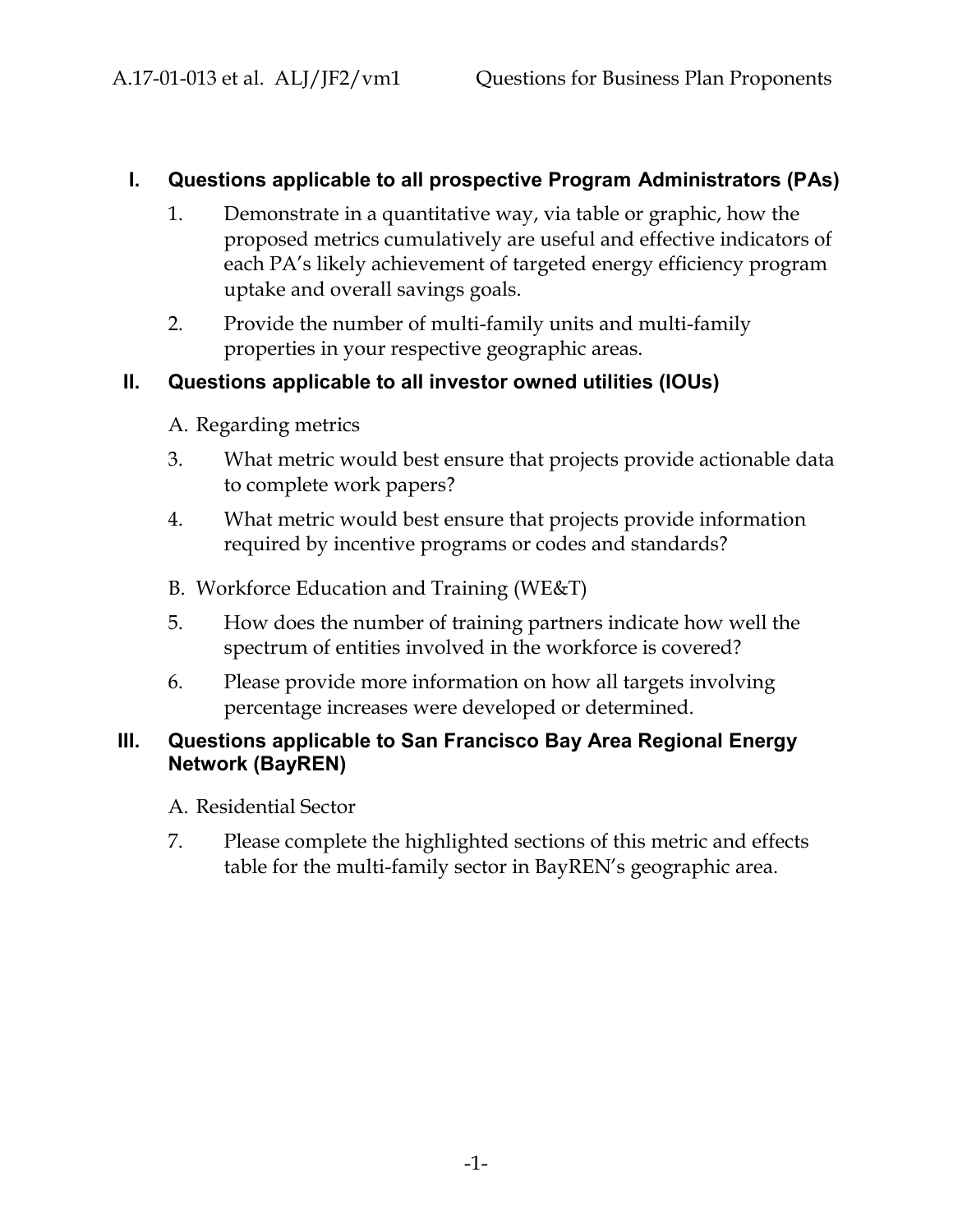| <b>GOAL: Increase savings from MF properties</b>                                    |                                                |                                               |                                                                                          |                                                                          |                                                    |                                                            |
|-------------------------------------------------------------------------------------|------------------------------------------------|-----------------------------------------------|------------------------------------------------------------------------------------------|--------------------------------------------------------------------------|----------------------------------------------------|------------------------------------------------------------|
| <b>Intervention</b><br><b>Strategies</b>                                            | <b>Metric</b>                                  | <b>Baseline</b>                               | <b>Metric Source</b>                                                                     | <b>Short Term</b><br><b>Target</b><br>$[1-3 \text{ years}]$              | Mid Term<br><b>Target</b><br>$[4-6 \text{ years}]$ | <b>Long Term</b><br><b>Target</b><br>$(7-9 \text{ years})$ |
| Technical<br>Assistance<br>and Tools<br>Financial<br><b>Solutions</b><br>New Models | Electricity<br>savings<br>from MF<br>customers | 8.5 Gross<br>GWh/year <sup>®</sup>            | Net ex ante<br>savings from<br>program<br>databases                                      | 10% increase<br>Determine<br>mid- and<br>long-term<br>goalsb             | <b>TBD</b> <sup>b</sup>                            | <b>TBD</b> <sup>b</sup>                                    |
|                                                                                     | Gas savings<br>from MF<br>customers            | 0.33 Gross<br>MM Therms/<br>year <sup>®</sup> | Net ex ante<br>savings from<br>program<br>databases                                      | 10% increase<br>Determine<br>mid- and<br>long-term<br>goals <sup>b</sup> | <b>TBD</b> <sup>b</sup>                            | <b>TBD</b> <sup>b</sup>                                    |
|                                                                                     | Indicators                                     |                                               |                                                                                          |                                                                          |                                                    |                                                            |
|                                                                                     |                                                | buildings for master-metered)                 | Number of MF participants in energy efficiency programs (Customers for single meters and |                                                                          |                                                    |                                                            |

- B. Public Sector
- 8. How will the stated metrics -- program tracking data and surveys measure success of the intervention strategies? More specifically, how does BayREN propose to attribute resource savings to the proposed non-resource programs?

#### C. WE&T

9. What workforce metrics are proposed for Residential and Public Sectors?

#### **IV. Questions applicable to Local Government Sustainable Energy Coalition (LGSEC)**

- 10. Please identify the "economic impact metrics" that LGSEC will use to track the success of its expanded funding and financing options, as mentioned in Table 4 (page 17).
- 11. How do "diversification of savings and outcomes," "spillage," and "training/outreach metrics" provide insight into the success of LGSEC's strategy of providing "transparent, common metrics for evaluation and reporting of LGP programs" as shown in Table 4 (page 17)?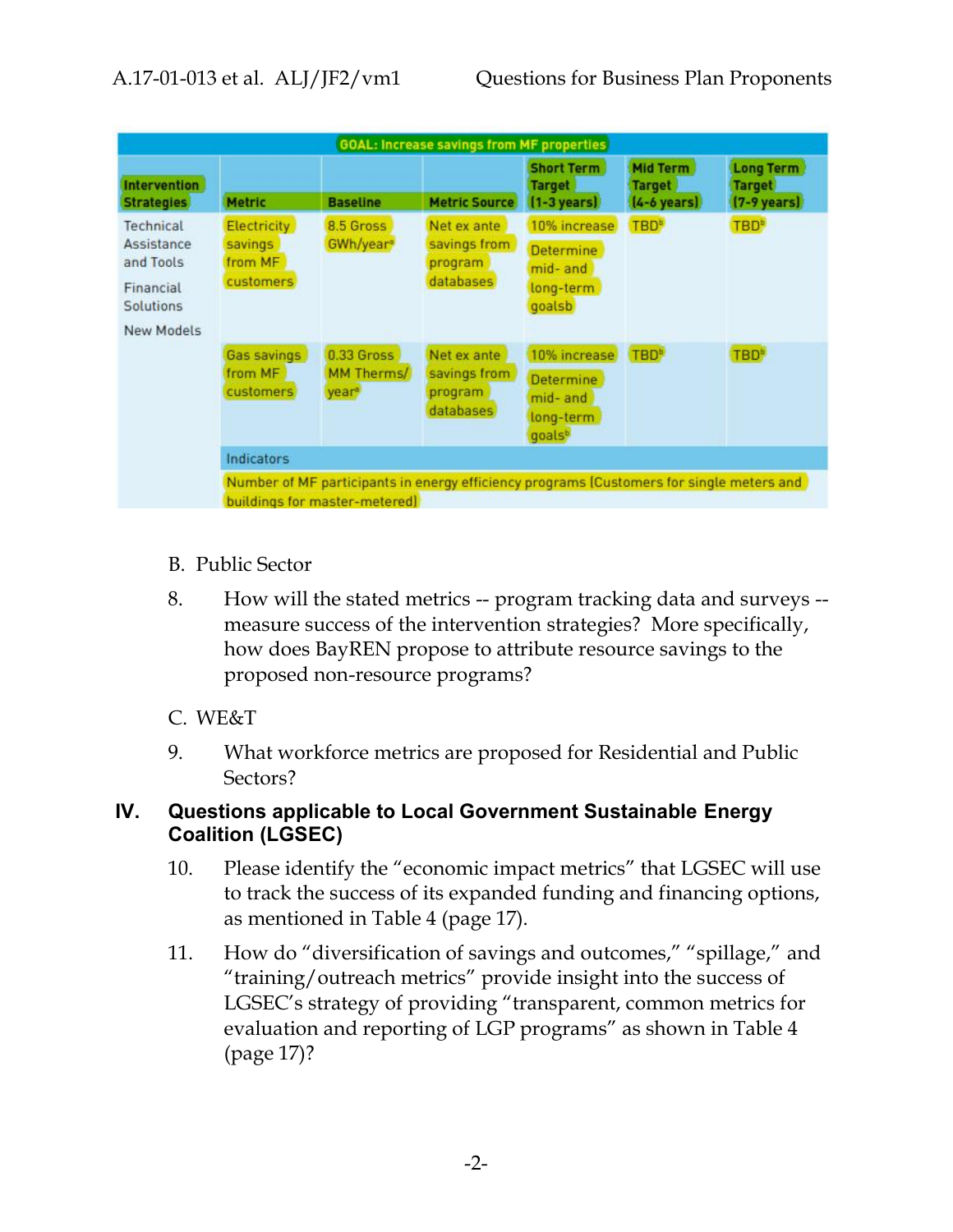- 12. How will "diversification of savings and outcomes," "spillage," and "training/outreach metrics," as mentioned in Table 4 (page 17), be measured and tracked?
- 13. How will the "ability [of] jurisdictions […] to engage in energy efficiency," as described in Table 4 (page 19), be measured and tracked?
- 14. How will the proposed metrics of "aggregated processes and systems," "LGP SW Admin economies of scale," and "transparency" be quantified and tracked for the purpose of monitoring the success of the stated desired market effects of demonstrating "sector diversity, market penetration, […]" in Table 4 (page 21)?

#### **V. Questions applicable to Pacific Gas and Electric Company (PG&E)**

- A. Portfolio
- 15. Pursuant to Ordering Paragraph 13 of D.16-08-019, PA Business Plans were to include the objectives and metrics that will be met through each statewide or third-party program or subprogram, whether a solicitation will be conducted, and the functional activities that are proposed to be conducted statewide. Do PG&E's proposed objectives apply uniformly to each and every third-party and statewide program and subprogram? What are the metrics that will be met with each and every third-party and statewide program and subprogram?
- B. Residential Sector
- 16. Multi-family sector mid- and long-term metrics are listed as "TBD." Please provide multi-family sector mid- and long-term metrics, with reference to PG&E's experience in and knowledge of progress made to date in the multi-family sector.
- 17. One of PG&E's goals is to "increase customers' ability to manage energy," however this is not tied to any measurable outcome in terms of energy savings and PG&E defers metrics development to occur in the first three years of the business plan. Please provide a metric that links energy management for Residential customers to savings PG&E expects to achieve from energy management technologies (EMTs), with reference to prior experience with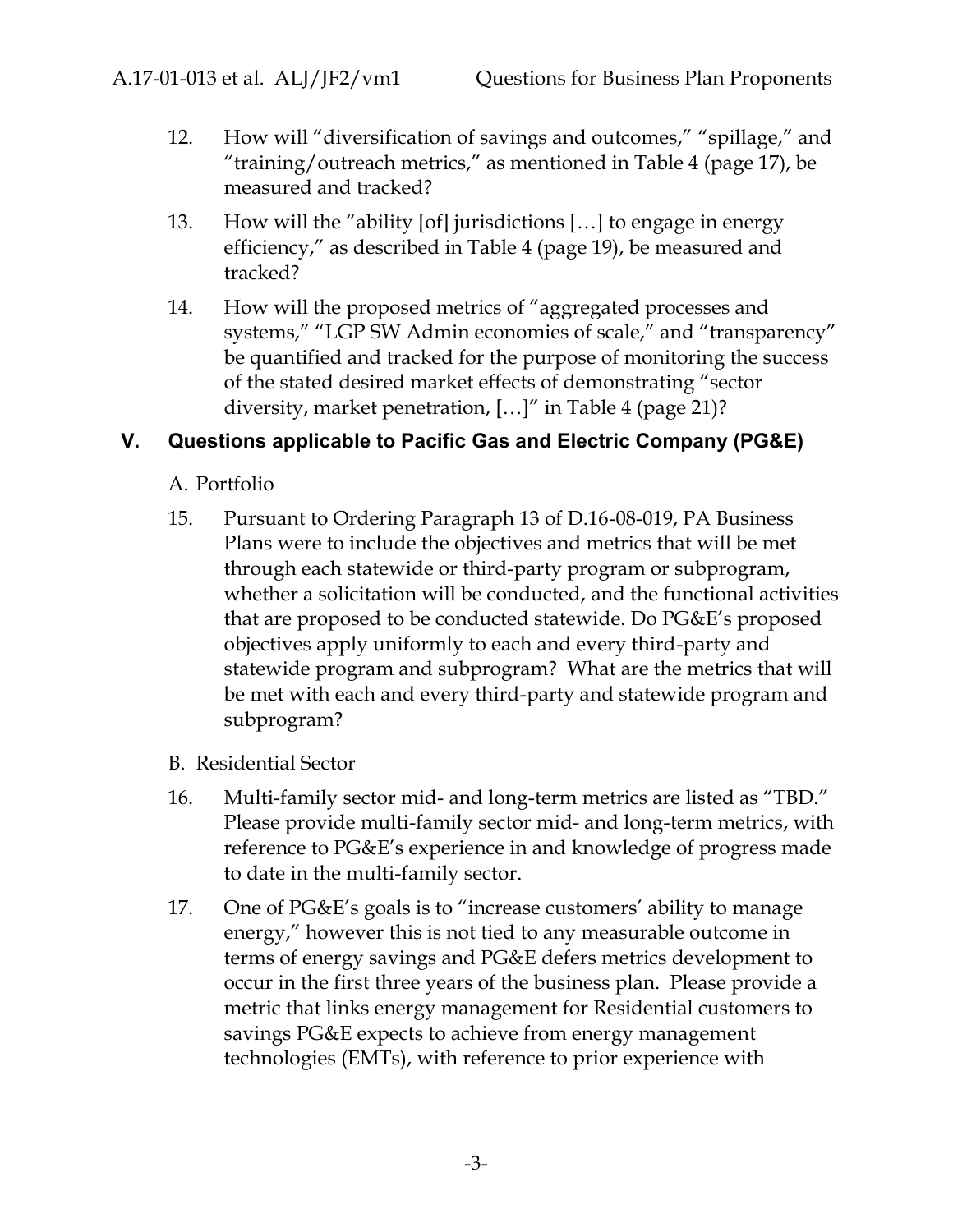existing EMTs and PG&E's knowledge of its customer base vis a vis AMI data.

- C. Commercial Sector
- 18. What are the objectives and metrics for third party Commercial sector programs?
- D. Public Sector
- 19. How will PG&E collect information about and quantify "an increase in energy savings actions, both inside and outside of traditional program models" (page 26)?
- 20. Could a metric for Intervention 2 (page 28) be constructed with higher granularity than the proposed "whether all public sector customers have access and can share data with a third party, and [...] whether all public sector customers have the ability to access community-wide data" (emphases added)? How can this binary metric be tracked year-to-year to show improvement?
- 21. Why does Intervention 3 (page 30-31), proposing to use data analytics, have no accompanying metrics to gauge success of the intervention? Please provide a potential metric for this intervention.
- 22. How will PG&E quantify "whether public sector customers have the assistance they need in the short-term to take action in identifying energy efficiency opportunities, moving energy efficiency projects forward, or otherwise completing an energy efficiency activity" (page 32)?
- 23. Regarding the proposed metric for Intervention 5 (page 35), can PG&E show a direct correlation between an increase in customers taking energy efficiency actions and the implied attribution to the PA's involvement in overcoming cost barriers through loans, rebates, and incentives? Assuming an increase in actions, how will the impacts of program financing be segregated from, e.g., increased awareness, increased budget, and shifting management priorities?
- 24. How will PG&E collect information about and quantify "increased engagement of communities in energy efficiency outside of traditional programs" (page 37)?
- 25. Why are the measurements cited as useful for tracking success of each intervention strategy (namely, intervention 1: energy savings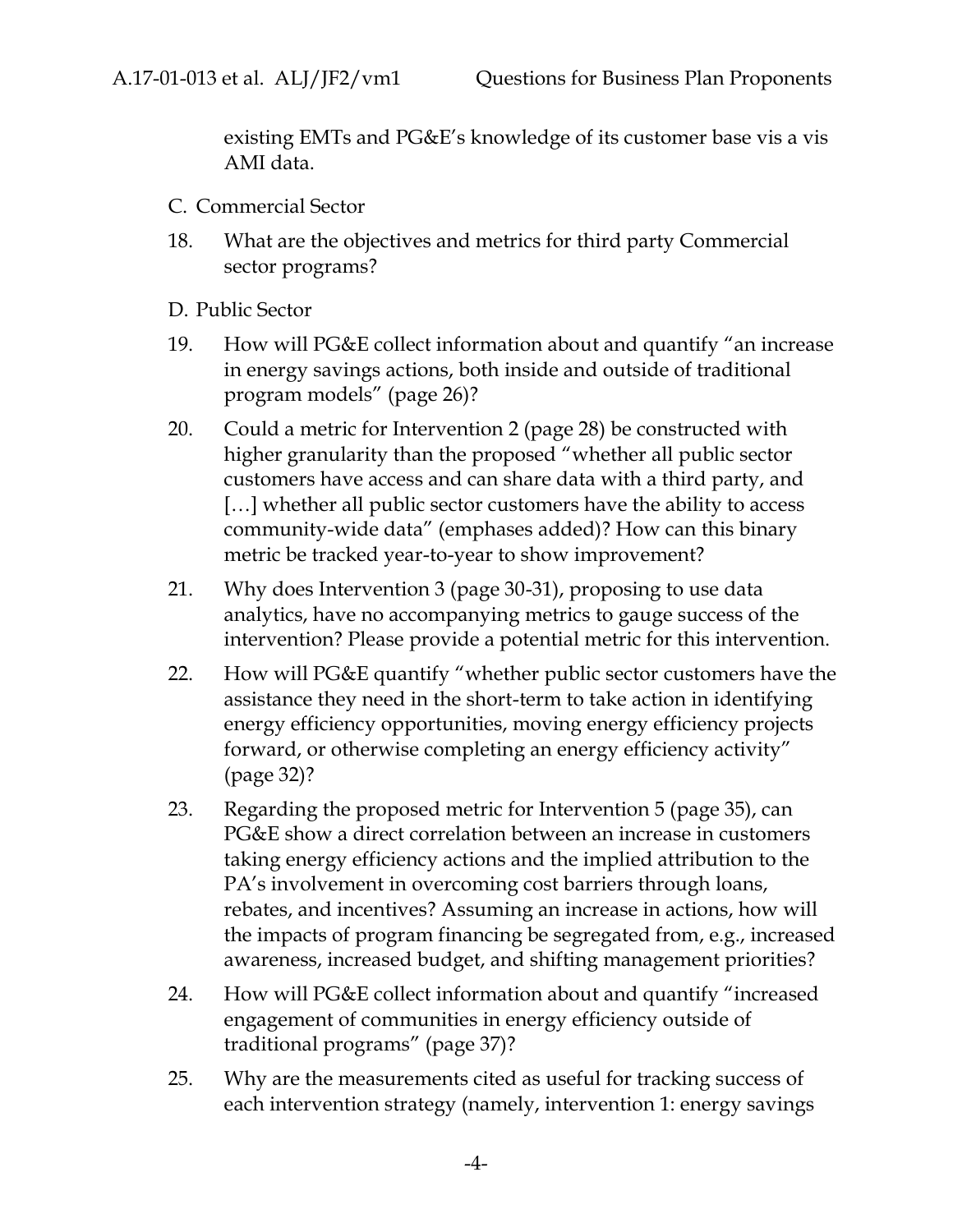actions; intervention 4: customers have the needed assistance to identify EE opportunities and implement programs; intervention 5: customers taking EE actions and have access to financing; intervention 6: engagement of communities in EE outside traditional programs) not listed as metrics in Table 4.18?

26. How do the metrics listed for "all interventions," consisting of resource savings and operational efficiency, serve to verify the success of each intervention, especially interventions 1, 4, 5, and 6?

#### **VI. Questions applicable to San Diego Gas & Electric Company (SDG&E)**

- A. Third Party Programs / Solicitation Plan
- 27. On Page 22 the business plan cites only "illustrative" performance metrics that include increased savings and reduced costs. Page 22 states that performance metrics will be "finalized with the implementer." Please clarify: will strategies and metrics be included in the request for proposals, or will they be proposed by implementers, or will they be developed by a stakeholder group, or something else?
- B. Residential Sector
- 28. Visits to online platform:
	- a. What is the basis for selecting 18,000, 24,000 and 30,000 visits?
	- b. What is expected uptake from visits?
	- c. Does this level of participation justify cost? How?
	- d. Should repeat visits be tracked separately from first time visits? Why or why not?
- 29. Behavior program enrollments:
	- a. Provide current enrollment in behavior programs.
	- b. Explain the reasoning for the selection of 5 percent increases year over-year as reasonable.
- 30. Property manager training tools: Specify a minimum threshold for success in 'establishing a usage baseline.'
- 31. Provide missing metric source and targets for "implement new training tools for tenants and resulting tenant engagement."
- 32. Number of new approaches partnering with retailers and manufacturers: this metric does not clearly reflect the success of the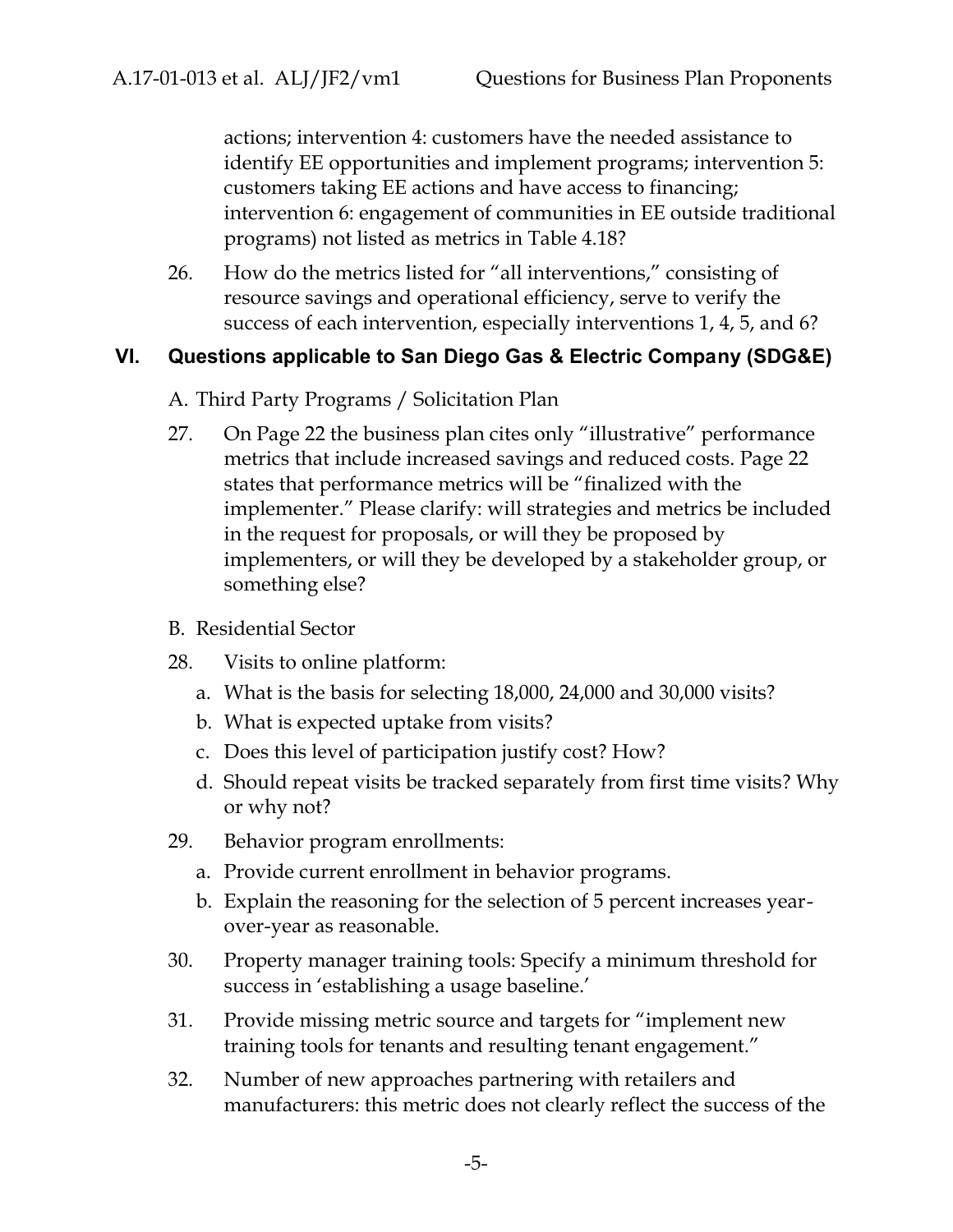strategy, nor the volume of effort since a "new approach" would be difficult to quantify.

- a. What are examples of "new approaches" that would be reported?
- b. Why does SDG&E believe this metric reflects success more accurately than a count of product-types or sales volume?
- C. Commercial Sector
- 33. For the commercial sector metric 'percent of small/lease customers.' This may increase simply because other commercial participation drops off.
	- a. Why not track number of small/lease customers participating and percentage increase year-over-year?
	- b. What is the current percent of commercial participating customers that are small and lease?
	- c. Will the metric be calculated as the percent of commercial participants that are small and lease, or does it represent growth in the number of small commercial participants?
	- d. What about a customer with many sites? Are these considered one or many 'customers' in the database?
- 34. For the proposed metric 'Landlords enrolled in programs:'
	- a. What does it mean to be enrolled in a program?
	- b. If a landlord received energy reports or received an audit but did not adopt any measures – are they 'enrolled'?
	- c. How many landlords are currently enrolled in programs, to determine the baseline?
- 35. For metric 'Number of realized recommendations' for conversion of online platform – what recommendations are these referring to?
- 36. The residential sector metrics are related to strategies, but commercial metrics are related to barriers. The first two Commercial sector metrics are based on growth in enrollments – please clarify the baseline quantity.
- D. Public Sector
- 37. How does SDG&E propose to measure the first metric listed in Figure 4.25, "Determine and deliver leaderships 'tool kit'?"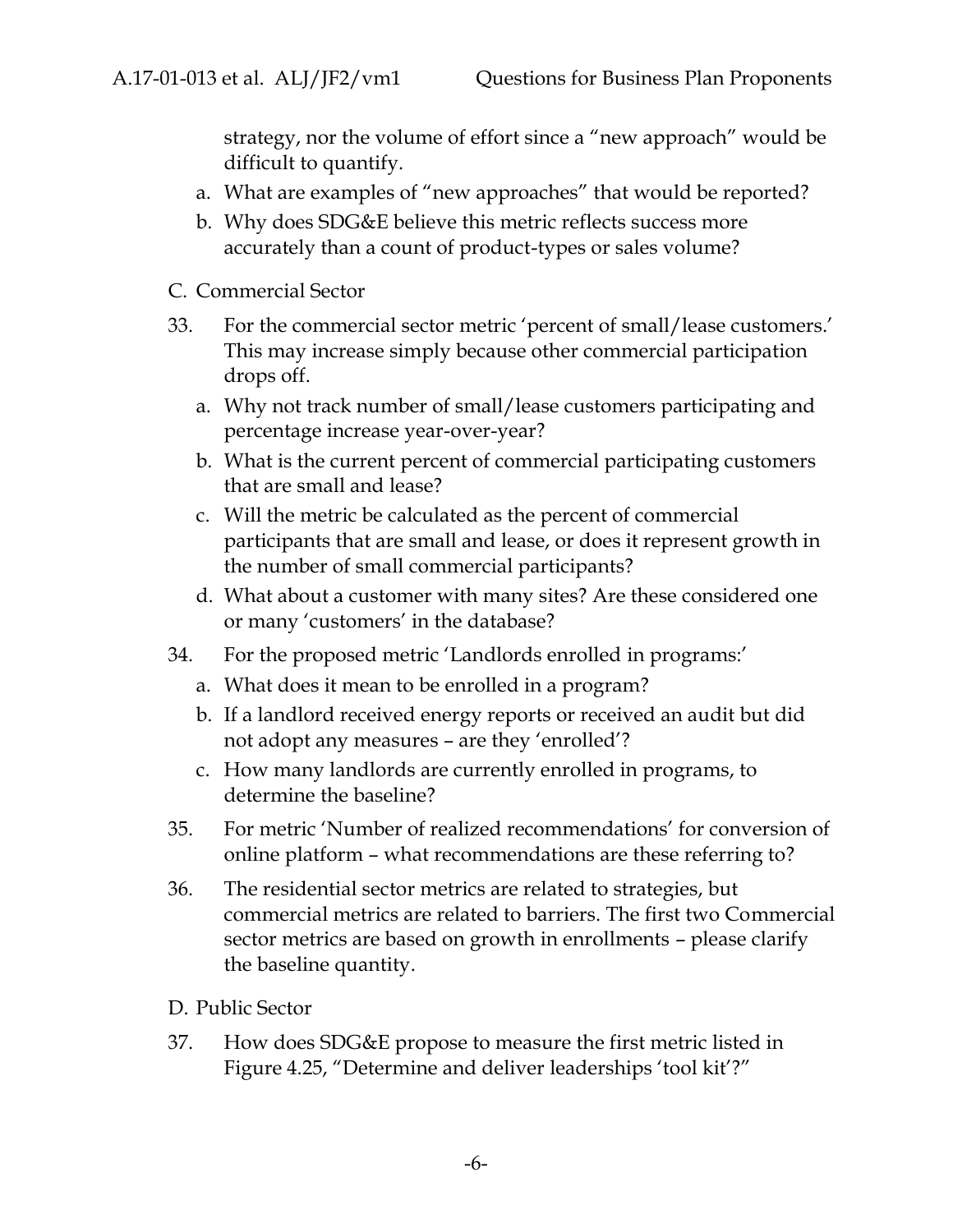38. As the "absolute number of [public] sector-wide implemented EE measures" will only indicate public sector adoption, how will SDG&E measure and track the stated outcome of private sector impacts resulting from demonstrating the value of energy efficiency through public sector customers (page 125 and Figure 4.25)?

#### **VII. Questions applicable to Southern California Edison (SCE)**

- A. Residential Sector
- 39. Please complete the highlighted sections of this metric and effects table for the multi-family sector in your service territory:

| <b>GOAL: Increase savings from MF properties</b>                             |                                                       |                                               |                                                                                          |                                                                                 |                                                    |                                                            |
|------------------------------------------------------------------------------|-------------------------------------------------------|-----------------------------------------------|------------------------------------------------------------------------------------------|---------------------------------------------------------------------------------|----------------------------------------------------|------------------------------------------------------------|
| <b>Intervention</b><br><b>Strategies</b>                                     | <b>Metric</b>                                         | <b>Baseline</b>                               | <b>Metric Source</b>                                                                     | <b>Short Term</b><br><b>Target</b><br>$[1-3 \text{ years}]$                     | Mid Term<br><b>Target</b><br>$[4-6 \text{ years}]$ | <b>Long Term</b><br><b>Target</b><br>$(7-9 \text{ years})$ |
| Technical<br>Assistance<br>and Tools<br>Financial<br>Solutions<br>New Models | <b>Electricity</b><br>savings<br>from MF<br>customers | 8.5 Gross<br>GWh/year <sup>®</sup>            | Net ex ante<br>savings from<br>program<br>databases                                      | 10% increase<br><b>Determine</b><br>mid- and<br>long-term<br>goalsb             | <b>TBD</b> <sup>b</sup>                            | <b>TBD</b> <sup>b</sup>                                    |
|                                                                              | Gas savings<br>from MF<br>customers                   | 0.33 Gross<br>MM Therms/<br>year <sup>®</sup> | Net ex ante<br>savings from<br>program<br>databases                                      | 10% increase<br><b>Determine</b><br>mid- and<br>long-term<br>goals <sup>b</sup> | <b>TBD</b> <sup>b</sup>                            | TBD <sup>*</sup>                                           |
|                                                                              | <b>Indicators</b>                                     |                                               |                                                                                          |                                                                                 |                                                    |                                                            |
|                                                                              |                                                       | buildings for master-metered                  | Number of MF participants in energy efficiency programs (Customers for single meters and |                                                                                 |                                                    |                                                            |

- B. Third Party/Commercial Sector (Small and Medium Business (SMB))
- 40. What are SCE's objectives and metrics for the third party programs?
- C. Public Sector
- 41. How does "the number of customers participating in EE programs," cited as the metric in row 2 of Table 31, help measure and verify permanent modifications to customer practices?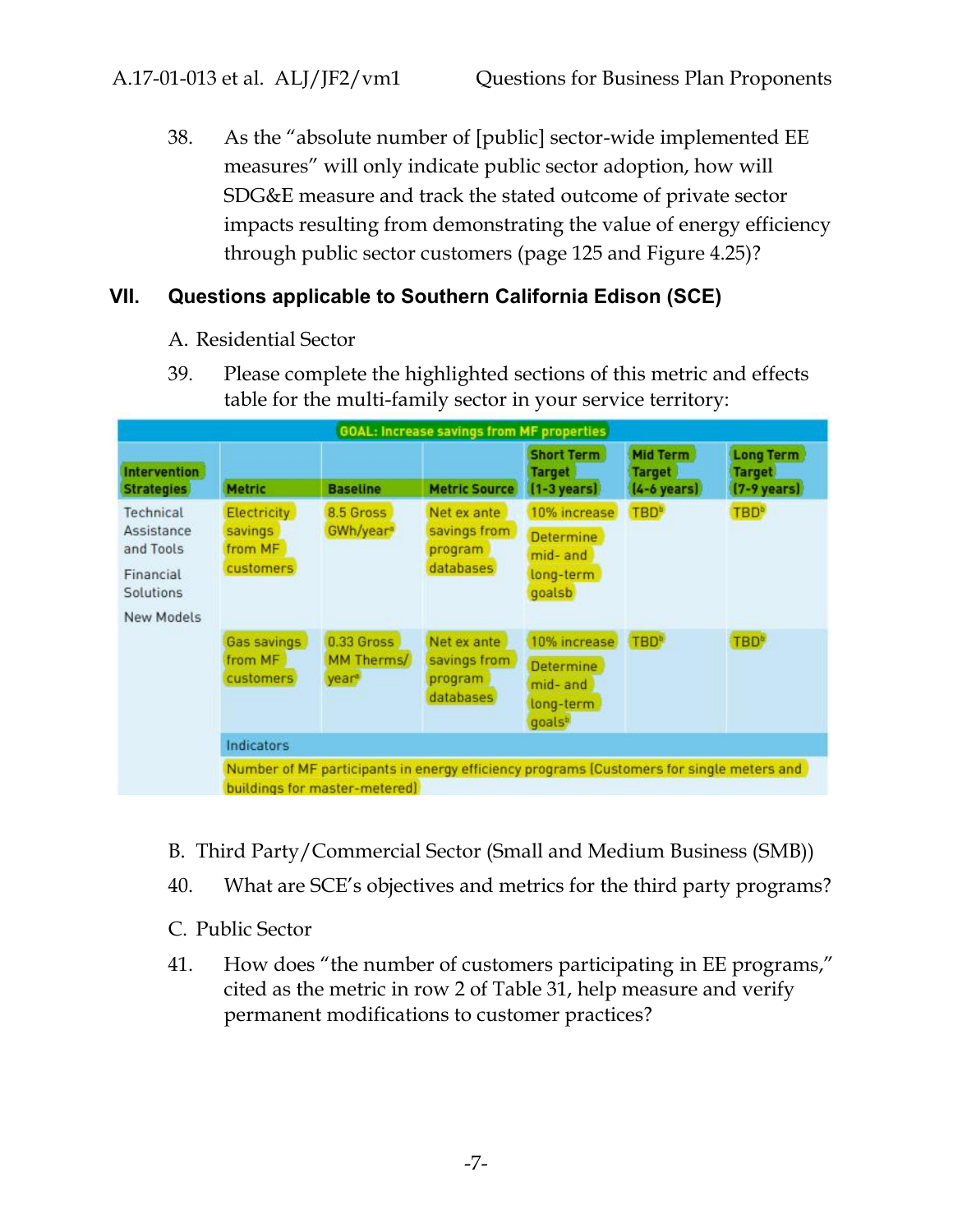- D. Codes and Standards (C&S)
- 42. Expanded Subprograms: Some metrics require more detail. For instance, page 239 of the amended business plan says the metric is "milestones achieved." What are the milestones and how are they selected?
- E. Emerging Technologies (ET)
- 43. Questions concerning the tracking metrics listed at the end of SCE's business plan, Appendix K:
	- a. Does "# of adoptions into C&S" include both technologies that move from ET to C&S and technologies that move from ET through the portfolio into C&S? Or are both of these pathways into C&S going to be quantified separately?
	- b. Explain the methodology and attribution method behind "Gross first-year kWh and kW saved" in detail.
	- c. Does "(Desired) Estimated energy savings" refer to predicted energy savings (ex-ante) or realized energy savings (ex-post)? Explain.
	- d. What metric tracks the Emerging Technologies Program and Technology Priority Map alignment with state goals such as SB 350 and Zero Net Energy?
- 44. Define "technologies," how that definition is related to a project, and how "technologies" will be tracked when transferred into the portfolio as deemed and custom measures.
	- a. How will the metric be reported?
	- b. How does SCE propose to benchmark the reporting over time to develop success criteria in the future?
- 45. Provide a list of technologies that have moved from ET directly into code, with associated dates and kW and kWh savings.
- 46. Provide a list of technologies that have moved from ET into the portfolio, with associated dates and kW and kWh savings.
- 47. Provide a list of technologies that have moved from ET first into the portfolio, then into code, with associated dates and kW and kWh savings.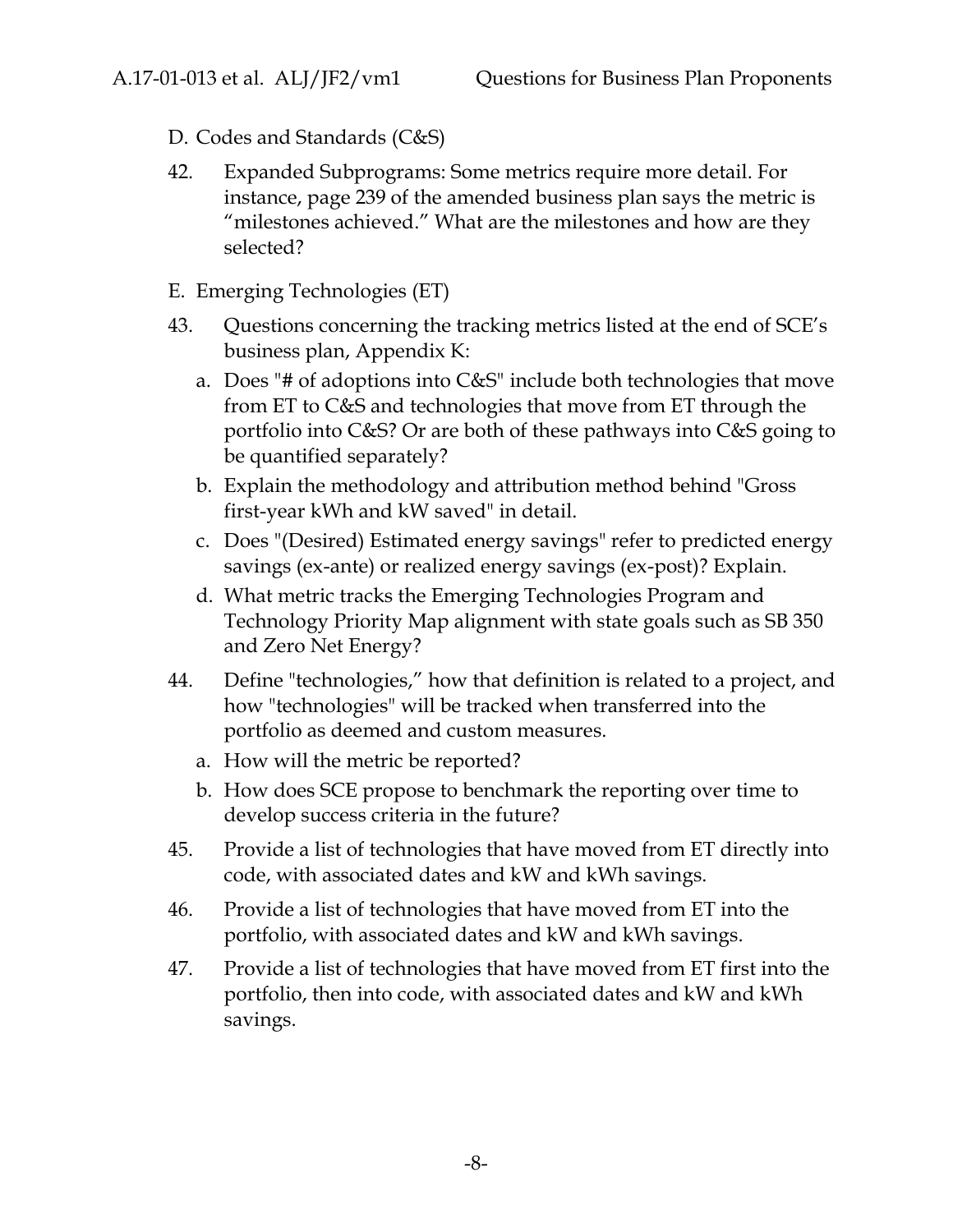- 48. What metric could best quantify coordination with other technology development actors such as EPIC, CalSEED, and RocketFund (others identified in the 2012 Technology Development Actors Study)?1 This could be based on the number of projects that are passed from one program to the other, and the number of projects that come into ET from other sources such as industry and direct application. What metric would best ensure that projects provide actionable data to complete work papers?
- F. Workforce Education and Training
- 49. Each metric's short term target states, "Evaluation criteria defined and measurement to establish baseline begins."
	- a. Is more information available regarding these targets / this timeline?
	- b. Does this indicate that it could take up to three years before measurement begins?
- 50. How do these metrics compare to previously-used sector metrics? Will any previously-used sector metrics be continued?
- 51. For "percent offerings that align with market needs:"
	- a. How will "market needs" be defined?
	- b. Will there be a process in place to shift this definition as market needs change, and what will that look like?
- 52. For "percent offerings that reach disadvantaged workers:"
	- a. Is there a working definition of "reach" and "disadvantaged"?
	- b. Is this intended to measure the percent of offerings that target specifically disadvantaged workers, or derived on an individual participant basis, perhaps by participants listing zip codes at checkin?
- 53. Provide more information on how "market penetration" will be measured, or suggested approaches to measuring market penetration.

<sup>1</sup>

http://calmac.org/publications/CALMAC\_STUDY\_ID\_SCE0333.01\_ETP\_Technology\_Develo pment\_Actors\_final\_report\_12-14-2012.pdf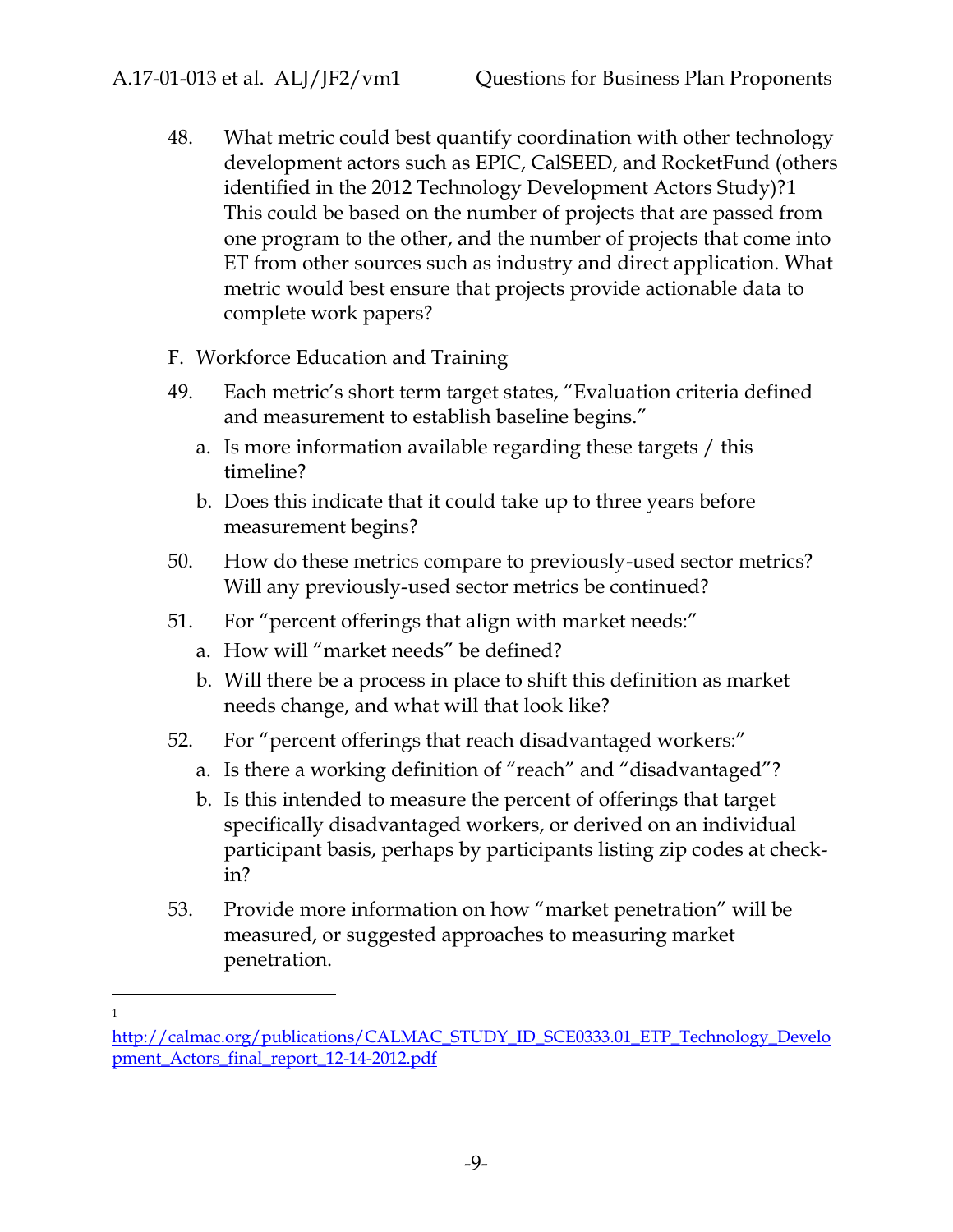#### **VIII. Questions Applicable to Southern California Gas Company (SoCalGas)**

- A. Public Sector
- 54. None of the metrics listed in Table 9 appear to measure customer engagement with the Intelligent Outreach and Financial Incentives intervention strategies. How will SoCalGas track the success of these strategies?
- 55. Could an additional metric and associated short-, mid-, and longterm targets be used to address Desired Outcome 1 on Table 9 that will allow SoCalGas to track increased and improved adoption by previously participating customers, e.g., facilities that had previously received individual measures going on to perform deeper retrofits?
- B. Emerging Technologies
- 56. What metric tracks the Emerging Technologies Program and Technology Priority Map alignment with state goals such as SB 350 and Zero Net Energy?
- 57. Please define "technologies," how that definition is related to a project, and how "technologies" will be tracked when transferred into the portfolio as deemed and custom measures.
- 58. How will the metric be reported?
- 59. How does SoCalGas propose to benchmark the reporting over time, to develop success criteria in the future?
- 60. Please provide a list of technologies that have moved from ET directly into code, with associated dates and therm savings.
- 61. Please provide a list of technologies that have moved from ET into the portfolio, with associated dates and therm savings.
- 62. Please provide a list of technologies that have moved from ET first into the portfolio, then into code, with associated dates and therm savings.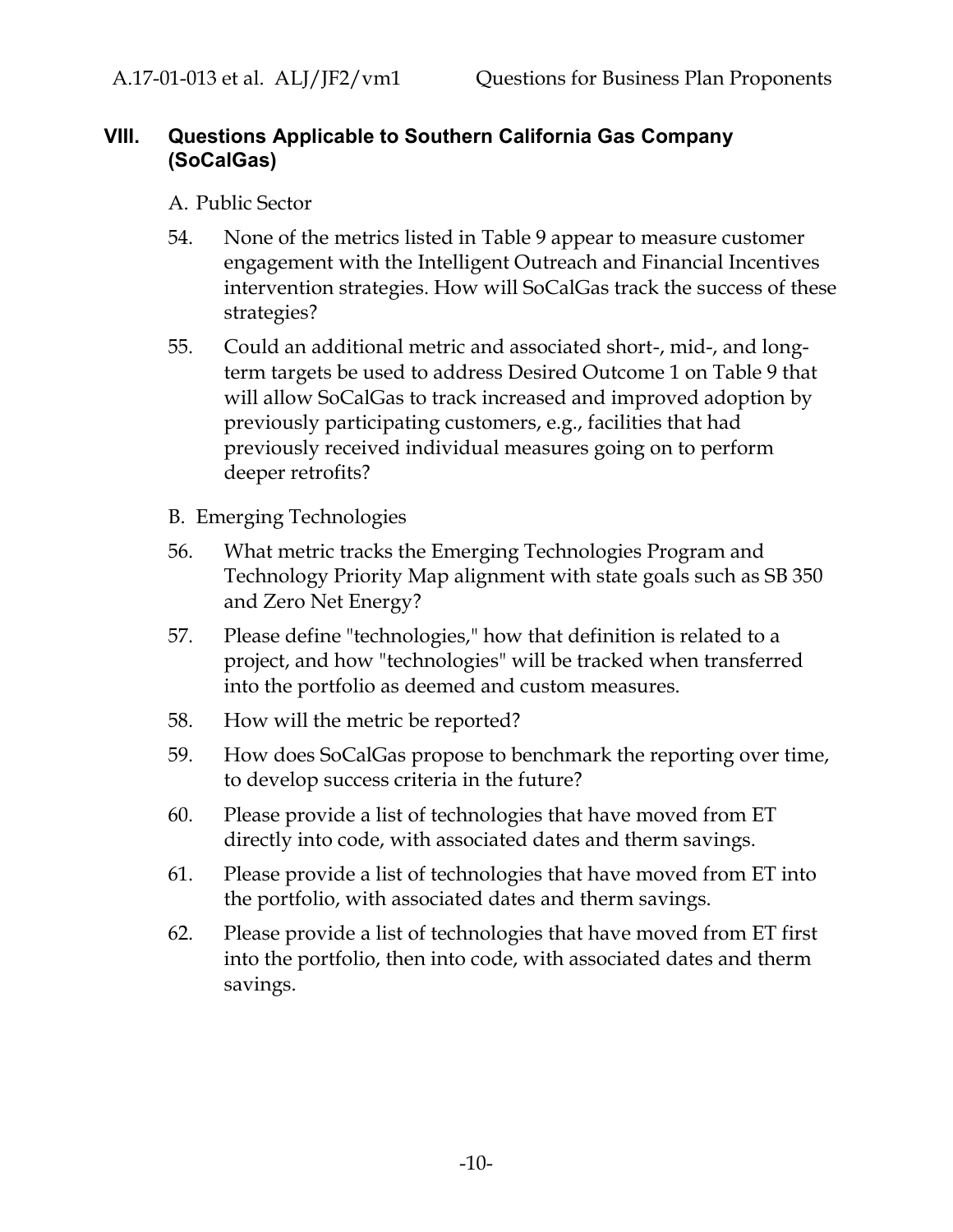- 63. What metric could best quantify coordination with other technology development actors such as EPIC, CalSEED, and RocketFund (others identified in the 2012 Technology Development Actors Study)?2 This could be based on the number of projects that are passed from one to the other, and the number of projects that come into ET from other sources such as industry and direct application.
- C. Workforce Education and Training (WE&T)
- 64. How does the number of training partners indicate how well the spectrum of entities involved in the workforce is covered?
- 65. Please provide more information on how percent increase targets were developed or determined.

#### **IX. Questions Applicable to Southern California Regional Energy Network (SoCalREN)**

A. Residential

66. Please complete the highlighted sections of this metric and effects table for the multi-family sector in SoCalREN's geographic area:

2

http://calmac.org/publications/CALMAC\_STUDY\_ID\_SCE0333.01\_ETP\_Technology\_Development\_A ctors\_final\_report\_12-14-2012.pdf